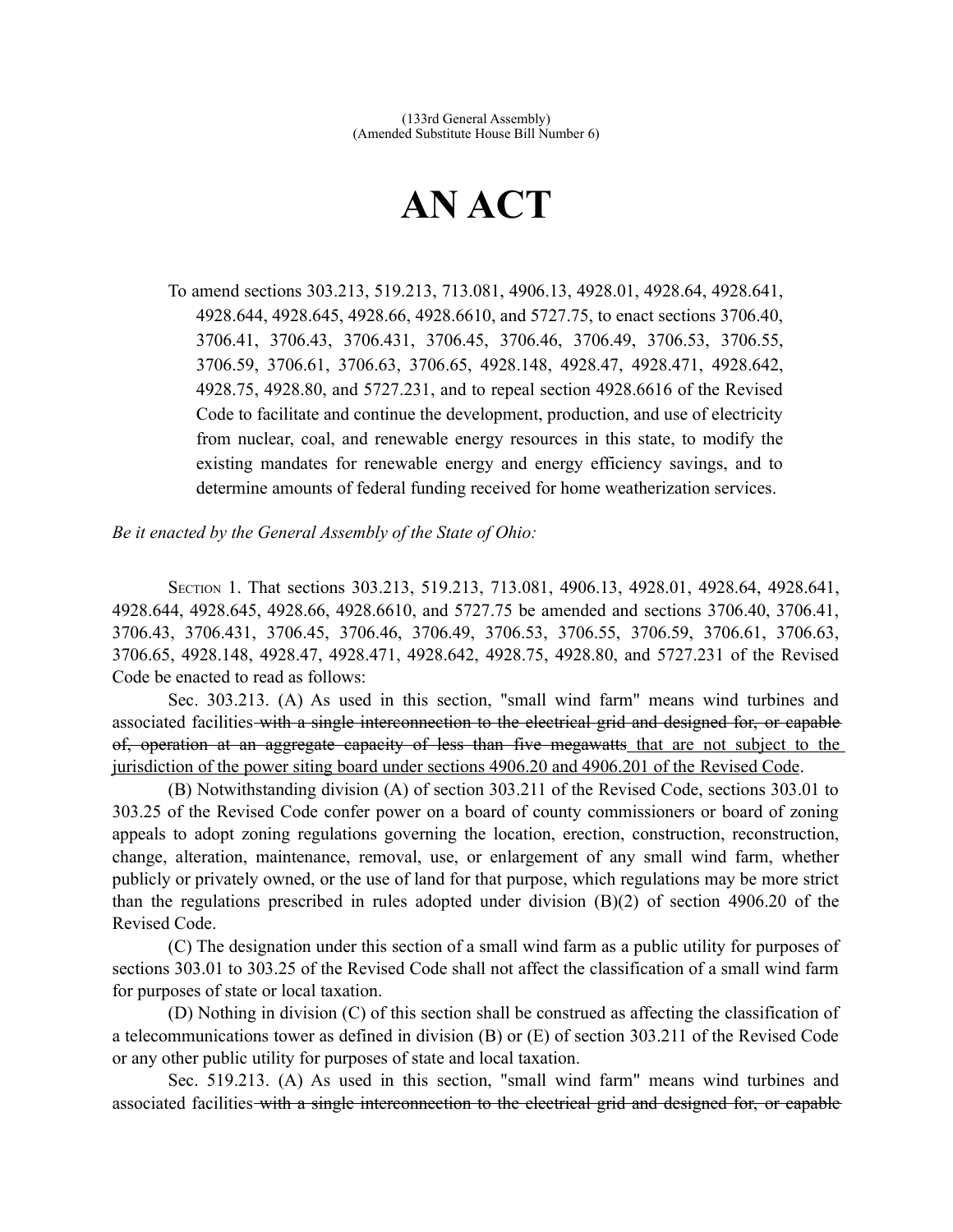of, operation at an aggregate capacity of less than five megawatts that are not subject to the jurisdiction of the power siting board under sections 4906.20 and 4906.201 of the Revised Code.

(B) Notwithstanding division (A) of section 519.211 of the Revised Code, sections 519.02 to 519.25 of the Revised Code confer power on a board of township trustees or board of zoning appeals with respect to the location, erection, construction, reconstruction, change, alteration, maintenance, removal, use, or enlargement of any small wind farm, whether publicly or privately owned, or the use of land for that purpose, which regulations may be more strict than the regulations prescribed in rules adopted under division (B)(2) of section 4906.20 of the Revised Code.

(C) The designation under this section of a small wind farm as a public utility for purposes of sections 519.02 to 519.25 of the Revised Code shall not affect the classification of a small wind farm or any other public utility for purposes of state or local taxation.

(D) Nothing in division (C) of this section shall be construed as affecting the classification of a telecommunications tower as defined in division (B) or (E) of section 519.211 of the Revised Code or any other public utility for purposes of state and local taxation.

Sec. 713.081. (A) As used in this section, "small wind farm" means wind turbines and associated facilities with a single interconnection to the electrical grid and designed for, or capable of, operation at an aggregate capacity of less than five megawatts that are not subject to the jurisdiction of the power siting board under sections 4906.20 and 4906.201 of the Revised Code.

(B) Sections 713.06 to 713.15 of the Revised Code confer power on the legislative authority of a municipal corporation with respect to the location, erection, construction, reconstruction, change, alteration, maintenance, removal, use, or enlargement of any small wind farm as a public utility, whether publicly or privately owned, or the use of land for that purpose, which regulations may be more strict than the regulations prescribed in rules adopted under division (B)(2) of section 4906.20 of the Revised Code.

(C) The designation under this section of a small wind farm as a public utility for purposes of sections 713.06 to 713.15 of the Revised Code shall not affect the classification of a small wind farm or any other public utility for purposes of state or local taxation.

Sec. 3706.40. As used in sections 3706.40 to 3706.65 of the Revised Code:

 (A) "Qualifying nuclear resource" means an electric generating facility in this state fueled by nuclear power.

 (B) "Qualifying renewable resource" means an electric generating facility in this state to which all of the following apply:

(1) The facility uses or will use solar energy as the primary energy source.

(2) The facility obtained a certificate for construction of a major utility facility from the power siting board prior to June 1, 2019.

 (3) The facility is interconnected with the transmission grid that is subject to the operational control of PJM interconnection, L.L.C., or its successor organization.

 (C) "Credit price adjustment" means a reduction to the price for each nuclear resource credit equal to the market price index minus the strike price.

(D) "Strike price" means forty-six dollars per megawatt hour.

(E) "Market price index" means the sum, expressed in dollars per megawatt hour, of both of the following for the upcoming twelve-month period that begins the first day of June and ends the

2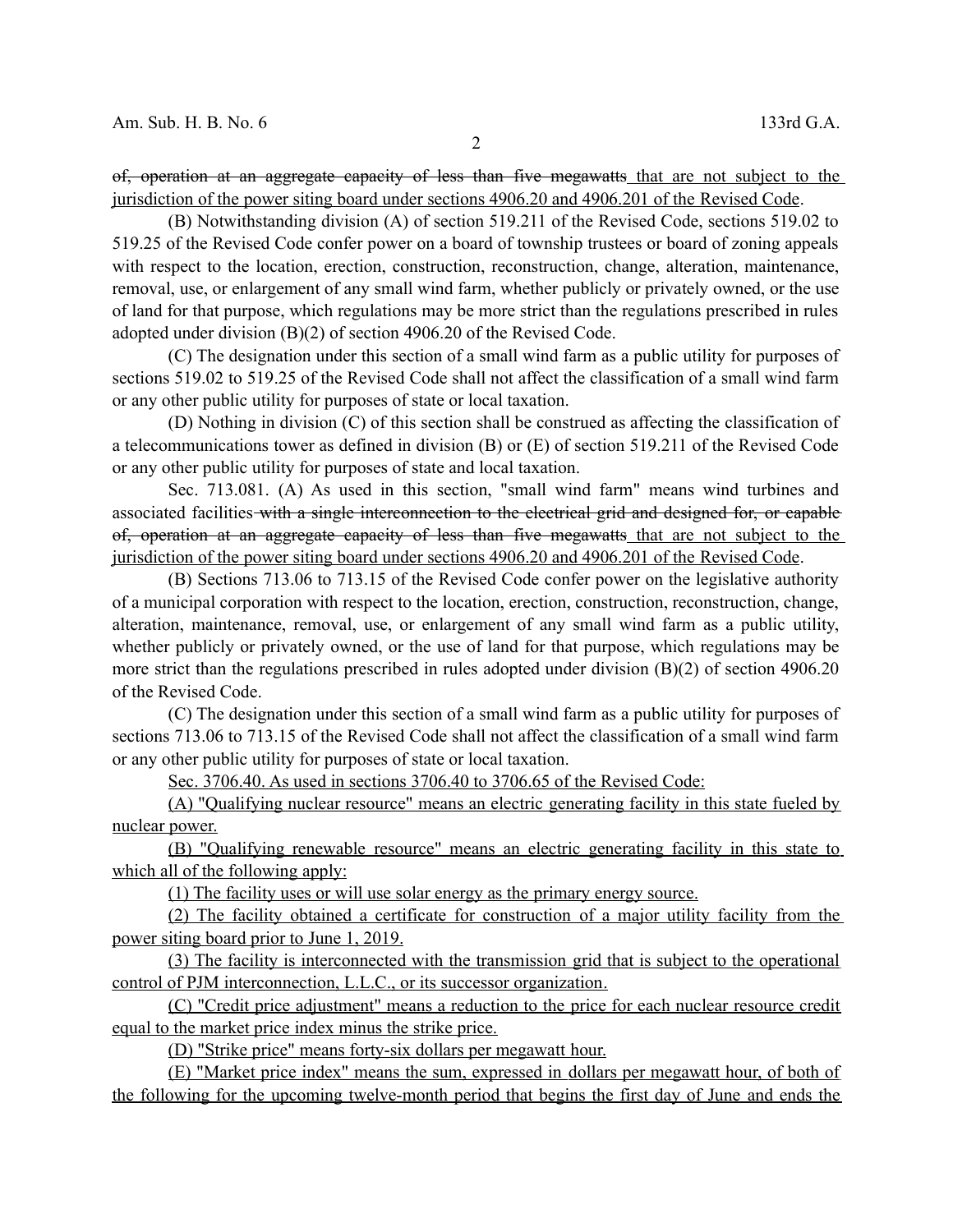thirty-first day of May:

 (1) Projected energy prices, determined using futures contracts for the PJM AEP-Dayton hub; (2) Projected capacity prices, determined using PJM's rest-of-RTO market clearing price.

(F) "Electric distribution utility" has the same meaning as in section 4928.01 of the Revised

Code.

 Sec. 3706.41. (A) Not later than February 1, 2020 , the owner or operator of a qualifying nuclear resource or qualifying renewable resource may apply to the Ohio air quality development authority to receive payments for nuclear resource credits or renewable energy credits, as applicable, under section 3706.55 of the Revised Code.

 (B) An application submitted under division (A) of this section for a qualifying nuclear resource shall include all of the following information pertaining to the resource:

(1) Financial information ;

(2) Certified cost and revenue projections through December 31, 2026 ;

(3) Operation and maintenance expenses;

(4) Fuel expenses, including spent-fuel expenses;

(5) Nonfuel capital expenses;

(6) Fully allocated overhead costs;

 (7) The cost of operational risks and market risks that would be avoided by ceasing operation of the resource;

 (8) Any other information, financial or otherwise, that demonstrates that the resource is projected not to continue being operational.

(C) As used in this section:

 (1) "Operational risks" include the risk that operating costs will be higher than anticipated because of new regulatory mandates or equipment failures and the risk that per-megawatt- hour costs will be higher than anticipated because of a lower than expected capacity factor.

 (2) "Market risks" include the risk of a forced outage and the associated costs arising from contractual obligations, and the risk that output from the resource may not be able to be sold at projected levels.

 Sec. 3706.43. After receiving an application under section 3706.41 of the Revised Code, the Ohio air quality development authority shall review and approve the application, not later than March 31, 2020 , if all of the following apply, as applicable:

 (A) The resource meets the definition of a qualifying nuclear resource or qualifying renewable resource in section 3706.40 of the Revised Code.

(B) For a qualifying nuclear resource only, both of the following apply:

(1) The application meets the requirements of section 3706.41 of the Revised Code.

(2) The resource's operator maintains both a principal place of business in this state and a substantial presence in this state with regard to its business operations, offices, and transactions.

 Sec. 3706.431. All financial and proprietary information, including trade secrets, submitted to the Ohio air quality development authority under sections 3706.41 and 3706.43 of the Revised Code is confidential information and is not a public record for the purpose of section 149.43 of the Revised Code.

Sec. 3706.45. (A) An owner or operator of a qualifying nuclear resource or qualifying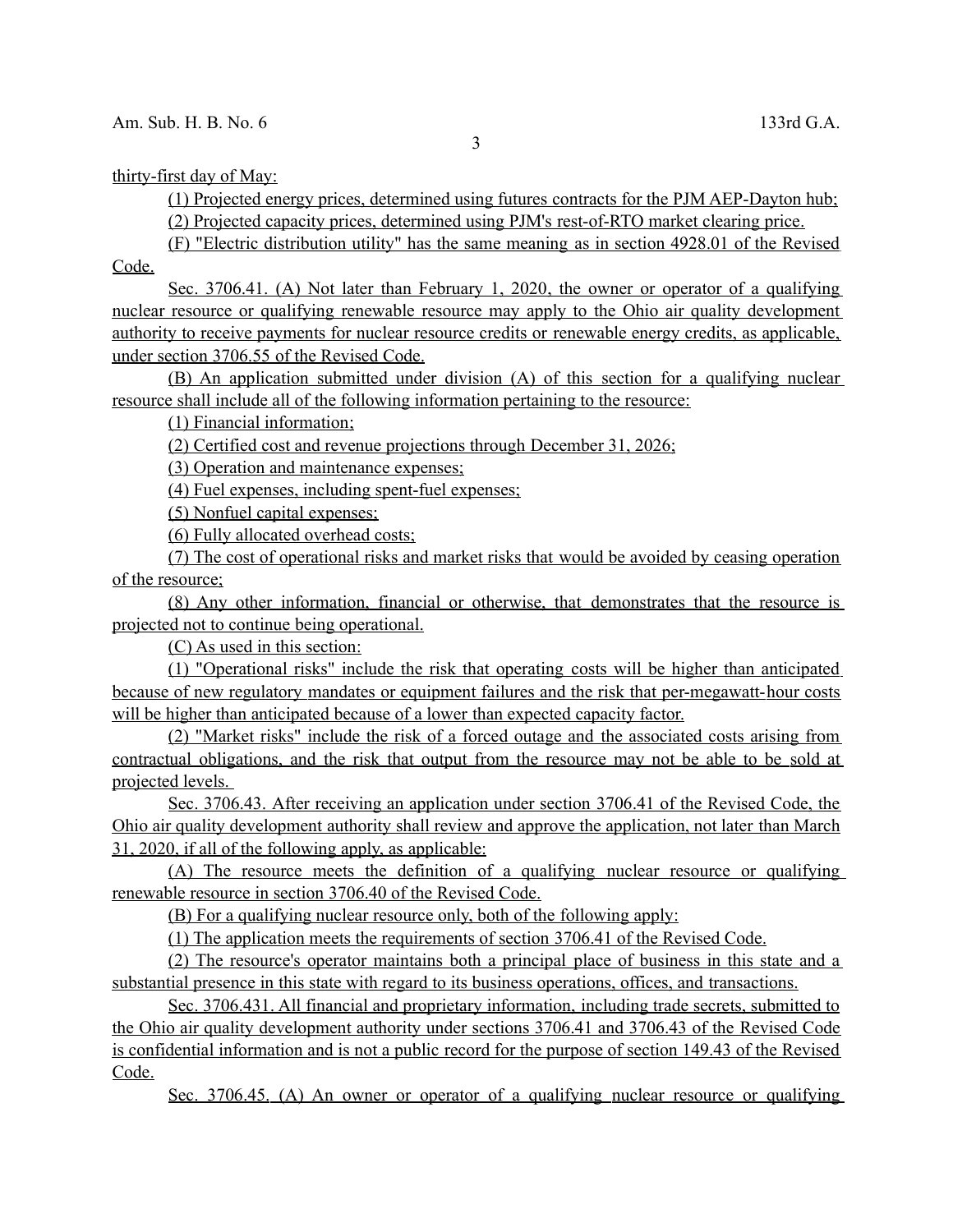renewable resource whose application was approved under section 3706.43 of the Revised Code shall report to the Ohio air quality development authority, not later than seven days after the close of each quarter, the number of megawatt hours the resource produced, if any, in the previous quarter. The first report shall be made not later than April 7, 2020 , and the last report shall be made not later than January 7, 2027. The information reported shall be in accordance with data from the generation attribute tracking designated by the authority.

 (B) The authority shall issue one nuclear resource credit to a qualifying nuclear resource for each megawatt hour of electricity that is both reported under division (A) of this section and approved by the authority. The authority shall issue one renewable energy credit to a qualifying renewable resource for each megawatt hour of electricity that is both reported under division (A) of this section and approved by the authority.

 (C) Except as provided in section 3706.61 of the Revised Code, the price for a nuclear resource credit paid under section 3706.55 of the Revised Code shall be nine dollars.

 (D) The price for a renewable energy credit paid under section 3706.55 of the Revised Code shall be nine dollars.

 Sec. 3706.46. (A)(1) Beginning for all bills rendered on or after January 1, 2021 , by an electric distribution utility in this state, such electric distribution utility shall collect from all of its retail electric customers in this state, each month, a charge or charges which, in the aggregate, are sufficient to produce the following revenue requirements:

 (a) One hundred fifty million dollars annually for total disbursements required under section 3706.55 of the Revised Code from the nuclear generation fund;

 (b) Twenty million dollars annually for total disbursements required under section 3706.55 of the Revised Code from the renewable generation fund.

 (2) The public utilities commission shall determine the method by which the revenue is allocated or assigned to each electric distribution utility for billing and collection, provided that the method of allocation shall be based on the relative number of customers, relative quantity of kilowatt hour sales, or a combination of the two. The level and structure of the charge shall be authorized by the commission through a process that the commission shall determine is not for an increase in any rate, joint rate, toll, classification, charge, or rental, notwithstanding anything to the contrary in Title XLIX of the Revised Code.

 (B) In authorizing the level and structure of any charge or charges to be billed and collected by each electric distribution utility, the commission shall ensure that the per-customer monthly charge for residential customers does not exceed eighty-five cents and that the per-customer monthly charge for industrial customers eligible to become self- assessing purchasers pursuant to division (C) of section 5727.81 of the Revised Code does not exceed two thousand four hundred dollars. For nonresidential customers that are not self- assessing purchasers, the level and design of the charge or charges shall be established in a manner that avoids abrupt or excessive total net electric bill impacts for typical customers.

(C) Each charge authorized by the commission under this section shall be subject to adjustment so as to reconcile actual revenue collected with the revenue needed to meet the revenue requirements under division  $(A)(1)$  of this section. The commission shall authorize each electric distribution utility to adopt accounting practices to facilitate such reconciliation. Notwithstanding any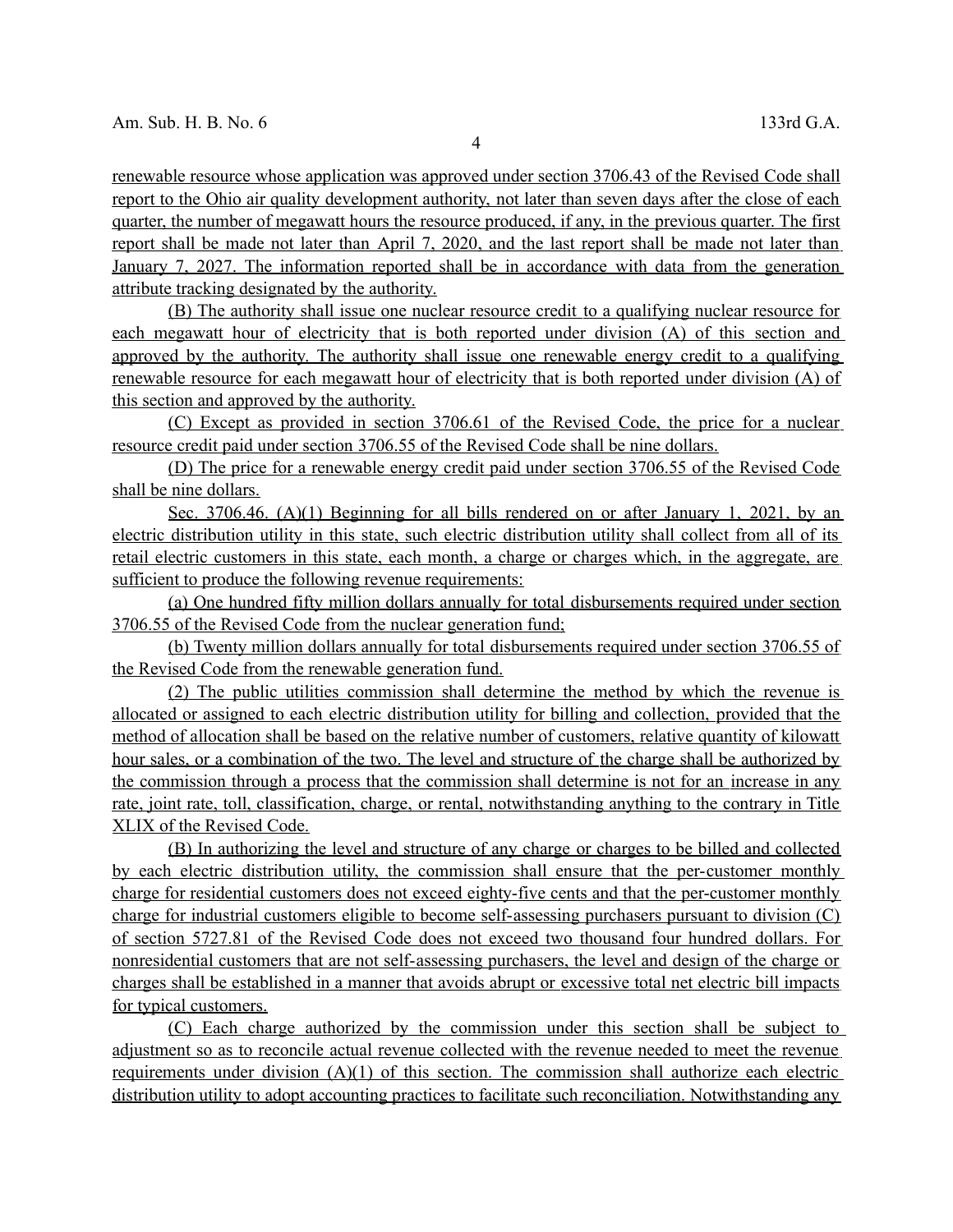other provisions of the Revised Code, the charge or charges authorized by the commission may continue beyond December 31, 2027 , only if it is necessary to reconcile actual revenue collected under this section during the period ending on December 31, 2027 , with the actual revenue needed to meet the revenue requirements under division  $(A)(1)$  of this section for required disbursements under section 3706.55 of the Revised Code that may be due and owing during the same period. Such continuation shall be authorized only for such period of time beyond December 31, 2027 , as may be reasonably necessary to complete the reconciliation.

 Sec. 3706.49. (A) There is hereby created the nuclear generation fund and the renewable generation fund. Each fund shall be in the custody of the treasurer of state but shall not be part of the state treasury. Each fund shall consist of the charges collected under section 3706.46 of the Revised Code and deposited in accordance with section 3706.53 of the Revised Code. The interest generated by each fund shall be retained by each respective fund and used for the purposes set forth in sections 3706.40 to 3706.65 of the Revised Code.

 (B) The treasurer of state shall distribute the moneys in the funds in accordance with directions provided by the Ohio air quality development authority. Before giving directions under this division, the authority shall consult with the public utilities commission.

Sec. 3706.53. Subject to section 3706.61 of the Revised Code:

 (A) Eighty-eight and twenty-five hundredths per cent of the charges collected under section 3706.46 of the Revised Code shall be deposited to the credit of the nuclear generation fund created under section 3706.49 of the Revised Code.

 (B) Eleven and seventy-five hundredths per cent of the charges collected under section 3706.46 of the Revised Code shall be deposited to the credit of the renewable generation fund created under section 3706.49 of the Revised Code.

 Sec. 3706.55. (A) For the period beginning with April of 2021 and ending with January of 2028 , the Ohio air quality development authority shall, in April of 2021 and every three months thereafter through the end of the period, and not later than the twenty-first day of the month, direct the treasurer of state to remit money from the funds created under section 3706.49 of the Revised Code as follows:

 (1) Subject to sections 3706.59 and 3706.61 of the Revised Code, from the nuclear generation fund to the owner or operator of a qualifying nuclear resource, in the amount equivalent to the number of credits earned by the resource during the quarter that ended twelve months prior to the last day of the previous quarter multiplied by the credit price, and as directed by the authority in accordance with section 3706.61 of the Revised Code;

(2) Subject to section 3706.59 of the Revised Code, from the renewable generation fund to the owners or operators of qualifying renewable resources, in the amount equivalent to the number of credits earned by the resources during the quarter that ended twelve months prior to the last day of the previous quarter multiplied by the credit price.

(B) Notwithstanding section 4905.32 of the Revised Code, any amounts remaining in the nuclear generation fund and the renewable generation fund as of December 31, 2027, minus the remittances that are required to be made between that date and January 21, 2028 , shall be refunded to customers in a manner that shall be determined by the authority in consultation with the public utilities commission.

5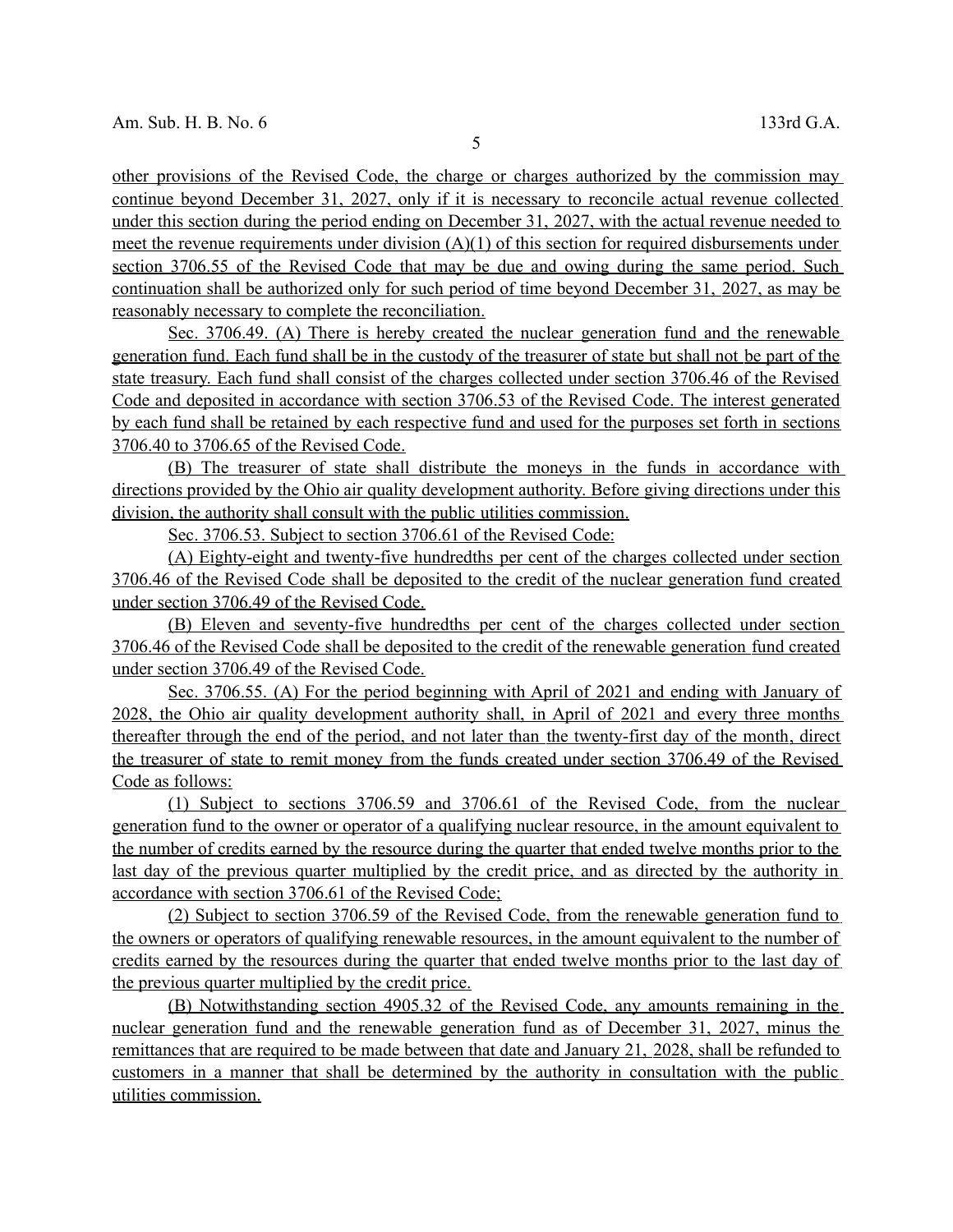Sec. 3706.59. (A) If the money in the nuclear generation fund is insufficient in a particular quarter to make the payments in the amount required under division  $(A)(1)$  of section 3706.55 of the Revised Code, then the Ohio air quality development authority shall, not later than twenty-one days after the close of any quarter in which the owner or operator was not fully compensated, direct the treasurer of state to remit money from the nuclear generation fund to pay for the unpaid credits.

 (B) If the money in the renewable generation fund is insufficient to make the payments in the amounts required under division (A)(2) of section 3706.55 of the Revised Code for all owners and operators of qualifying renewable resources, then the authority shall do both of the following:

(1) Not later than twenty-one days after the close of the quarter in which the charges collected were insufficient, direct the treasurer to prorate payments from the total amount available in the renewable generation fund, based on the number of each resource's credits earned during the quarter that ended twelve months prior to the last day of the previous quarter;

 (2) Not later than twenty-one days after the close of any quarter in which the owners or operators received prorated payments under division  $(B)(1)$  of this section, direct the treasurer of state to remit money from the renewable generation fund to pay for the unpaid credits. Unpaid credits paid for under division (B)(2) of this section shall be paid before any other remittances are made under division (A)(2) of section 3706.55 of the Revised Code.

Sec. 3706.61. (A) In each year beginning in 2021 and ending in 2027, the public utilities commission shall, not later than the first day of May of each of those years, conduct a retrospective management and financial review of the owner or operator of a qualifying nuclear resource and any such resource that receives payments for nuclear resource credits under section 3706.55 of the Revised Code. In doing so, the commission may retain consultants and advisors to perform all or any portion of the annual reviews, the cost of which shall be paid, at the direction of the Ohio air quality development authority, by the treasurer of state from the nuclear generation fund in accordance with section 3706.55 of the Revised Code.

 (B) Any owner or operator subject to a review under division (A) of this section may, for purposes of the review, provide the commission or the commission's consultants or advisors with any information the owner or operator chooses. The owner or operator shall promptly and fully respond to any document, information, data, or other request that may be directed to its attention by the commission or the commission's consultants or advisors for the purpose of the review . Any material failure to timely and fully respond shall result in suspension of further receipt of payments for nuclear resource credits under section 3706.55 of the Revised Code until the failure is cured to the satisfaction of the commission.

 (C) The commission shall submit a report summarizing the findings of each annual review to the president and minority leader of the senate, the speaker and minority leader of the house of representatives, and the Ohio air quality development authority, and shall make the report publicly available, provided that the report shall not reveal any confidential or proprietary information. The submission shall include a copy of the owner's or operator's own certified annual audit that was obtained during the review performed under this section.

 (D) In consultation with the commission, the Ohio air quality development authority shall consider the findings of the review and may cease or reduce payments for nuclear resource credits under section 3706.55 of the Revised Code if the authority determines any of the following: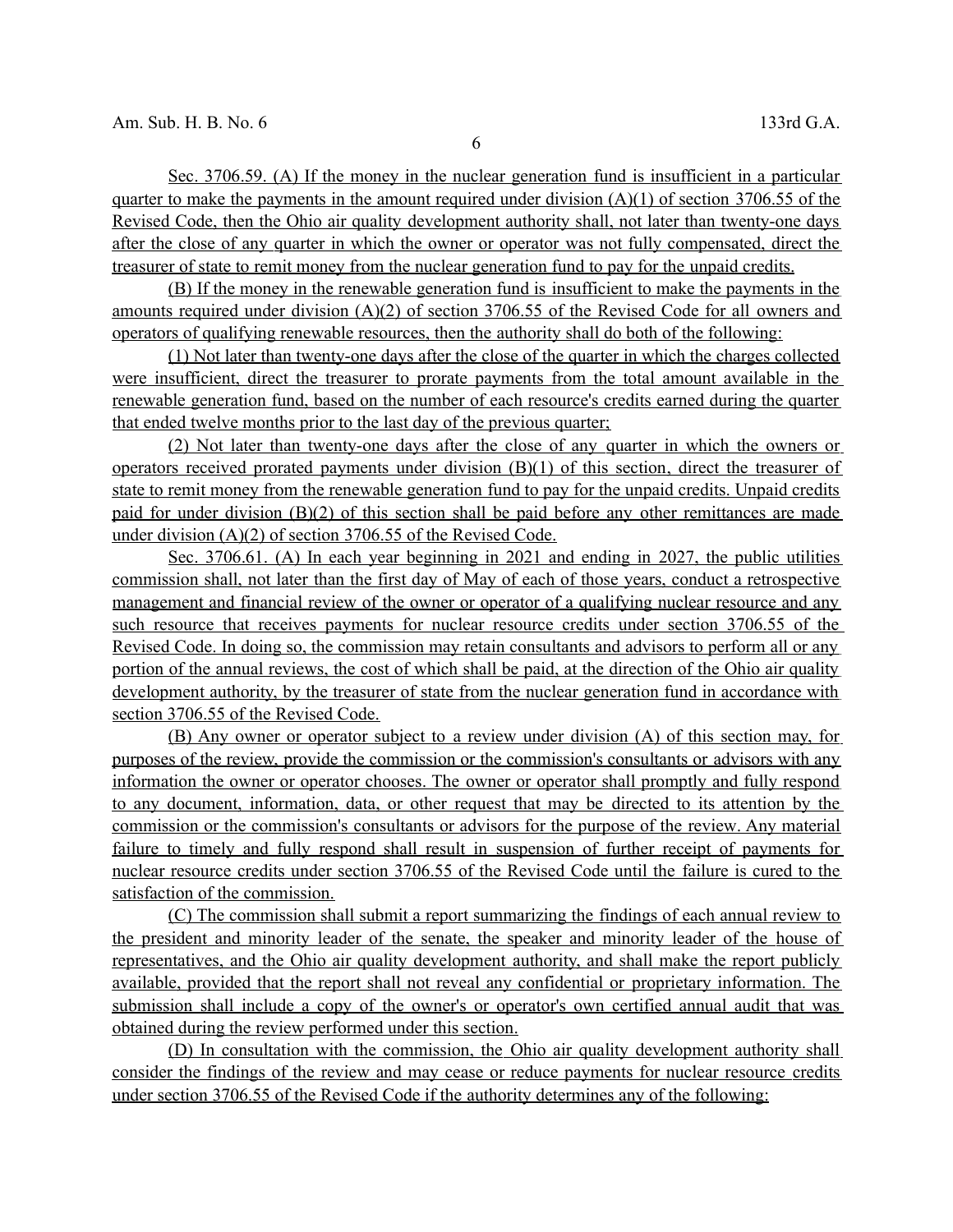(1) That the federal energy regulatory commission or the nuclear regulatory commission has established a monetary benefit or other incentive payment to continue the resource's commercial operation;

 (2) That either requirement under division (A) or (B)(2) of section 3706.43 of the Revised Code is no longer being met;

 (3) That the resource's owner or operator applies, before May 1, 2027 , to decommission the resource;

(4) That, for the purpose of ensuring that the funding for nuclear resource credits remains reasonable, the market price index exceeds the strike price on the first day of June in the year in which the report is submitted, in which case the authority shall apply the credit price adjustment for the twelve-month period that begins on that day and ends the thirty-first day of May, or, for 2027 , for the seven-month period that begins on that day and ends the thirty-first day of December.

 $(E)(1)$  If the authority determines it necessary to make reductions under division (D) of this section, the commission shall do all of the following, as necessary:

(a) Reduce the revenue requirement under division  $(A)(1)(a)$  of section 3706.46 of the Revised Code;

 (b) Except when the authority has applied the credit price adjustment under division (D)(4) of this section, reduce the price of a nuclear resource credit under section 3706.45 of the Revised Code, in accordance with a reduced revenue requirement;

 (c) Reduce the charge or charges under section 3706.46 of the Revised Code, to conform with a reduced revenue requirement;

 (d) Adjust the percentages under section 3706 .53 of the Revised Code in accordance with a reduced revenue requirement.

(2) Any revisions made by the commission under division  $(E)(1)$  of this section shall be made through a process that the commission shall determine is not for an increase in any rate, joint rate, toll, classification, charge, or rental, notwithstanding anything to the contrary in Title XLIX of the Revised Code.

 (F) If the payments for nuclear resource credits are suspended or ceased under this section, the commission shall instruct the electric distribution utilities to accordingly suspend or cease billing and collecting customer charges under section 3706.46 of the Revised Code.

(G) Chapter 4903. of the Revised Code shall not apply to this section.

Sec. 3706.63. Not later than January 1, 2020, the Ohio air quality development authority shall adopt rules under Chapter 119. of the Revised Code that are necessary to implement sections 3706.40 to 3706.65 of the Revised Code.

Sec. 3706.65. (A) For the purpose of carrying out the Ohio air quality development authority's duties under sections 3706.40 to 3706.63 of the Revised Code, the authority may make use of the staff and experts employed at the public utilities commission in such manner as is provided by mutual arrangement between the authority and the commission. Any information, data, and equipment of the commission shall be placed at the disposal of the authority.

 (B) If any information, data, or equipment is not a public record for purposes of section 149.43 of the Revised Code because either the authority or the commission possesses that information, data, or equipment, then the operation of division (A) of this section shall not be

7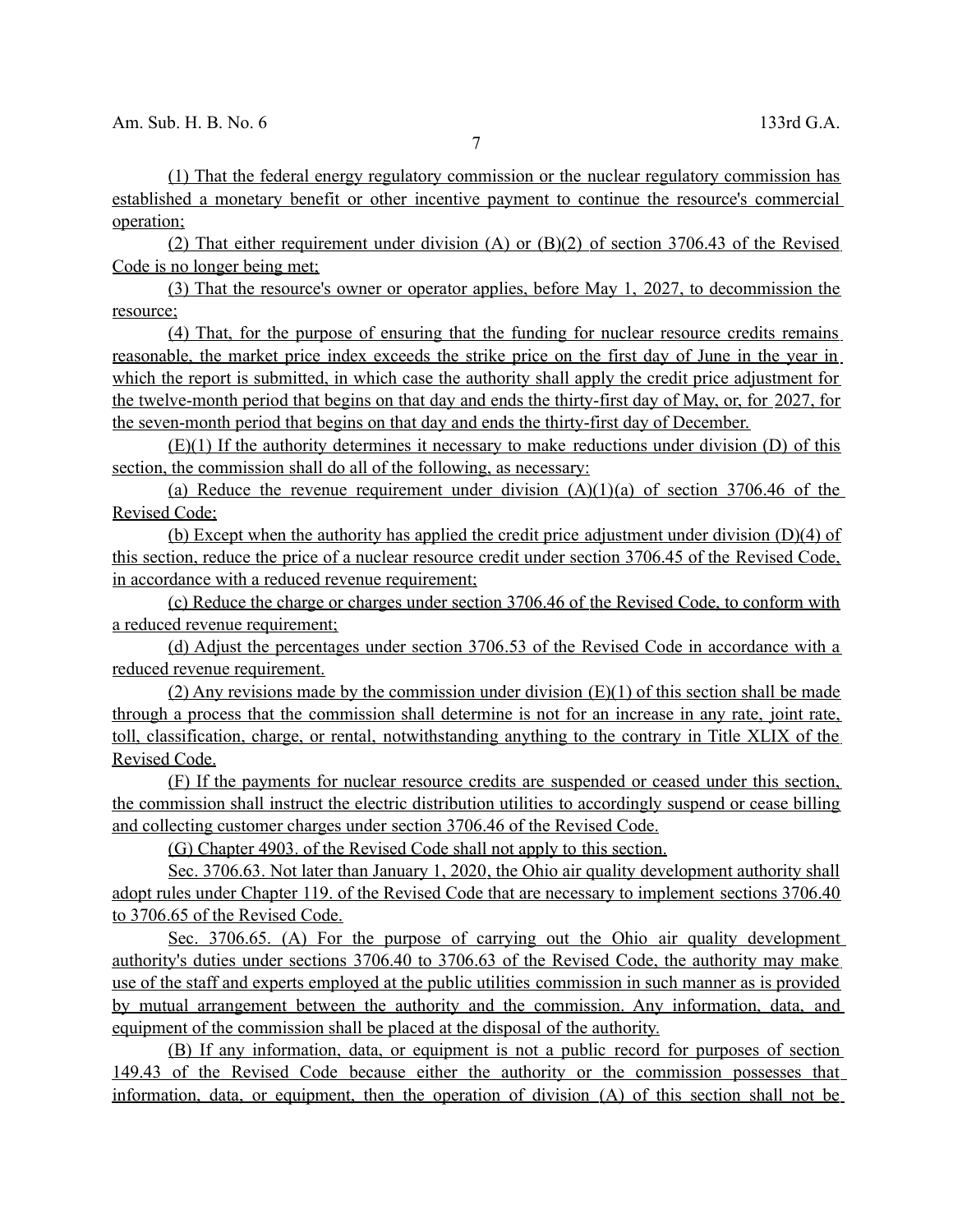construed to render that information, data, or equipment a public record, notwithstanding any provision of the Revised Code to the contrary.

Sec. 4906.13. (A) As used in this section and sections 4906.20 and 4906.98 of the Revised Code, "economically significant wind farm" means wind turbines and associated facilities with a single interconnection to the electrical grid and designed for, or capable of, operation at an aggregate capacity of five or more megawatts but less than fifty megawatts. The term excludes any such wind farm in operation on June 24, 2008. The term also excludes one or more wind turbines and associated facilities that are primarily dedicated to providing electricity to a single customer at a single location and that are designed for, or capable of, operation at an aggregate capacity of less than twenty megawatts, as measured at the customer's point of interconnection to the electrical grid.

(B) No public agency or political subdivision of this state may require any approval, consent, permit, certificate, or other condition for the construction or operation of a major utility facility or economically significant wind farm authorized by a certificate issued pursuant to Chapter 4906. of the Revised Code. Nothing herein shall prevent the application of state laws for the protection of employees engaged in the construction of such facility or wind farm nor of municipal regulations that do not pertain to the location or design of, or pollution control and abatement standards for, a major utility facility or economically significant wind farm for which a certificate has been granted under this chapter.

Sec. 4928.01. (A) As used in this chapter:

(1) "Ancillary service" means any function necessary to the provision of electric transmission or distribution service to a retail customer and includes, but is not limited to, scheduling, system control, and dispatch services; reactive supply from generation resources and voltage control service; reactive supply from transmission resources service; regulation service; frequency response service; energy imbalance service; operating reserve-spinning reserve service; operating reserve-supplemental reserve service; load following; back-up supply service; real-power loss replacement service; dynamic scheduling; system black start capability; and network stability service.

(2) "Billing and collection agent" means a fully independent agent, not affiliated with or otherwise controlled by an electric utility, electric services company, electric cooperative, or governmental aggregator subject to certification under section 4928.08 of the Revised Code, to the extent that the agent is under contract with such utility, company, cooperative, or aggregator solely to provide billing and collection for retail electric service on behalf of the utility company, cooperative, or aggregator.

(3) "Certified territory" means the certified territory established for an electric supplier under sections 4933.81 to 4933.90 of the Revised Code.

(4) "Competitive retail electric service" means a component of retail electric service that is competitive as provided under division (B) of this section.

(5) "Electric cooperative" means a not-for-profit electric light company that both is or has been financed in whole or in part under the "Rural Electrification Act of 1936," 49 Stat. 1363, 7 U.S.C. 901, and owns or operates facilities in this state to generate, transmit, or distribute electricity, or a not-for-profit successor of such company.

(6) "Electric distribution utility" means an electric utility that supplies at least retail electric distribution service.

8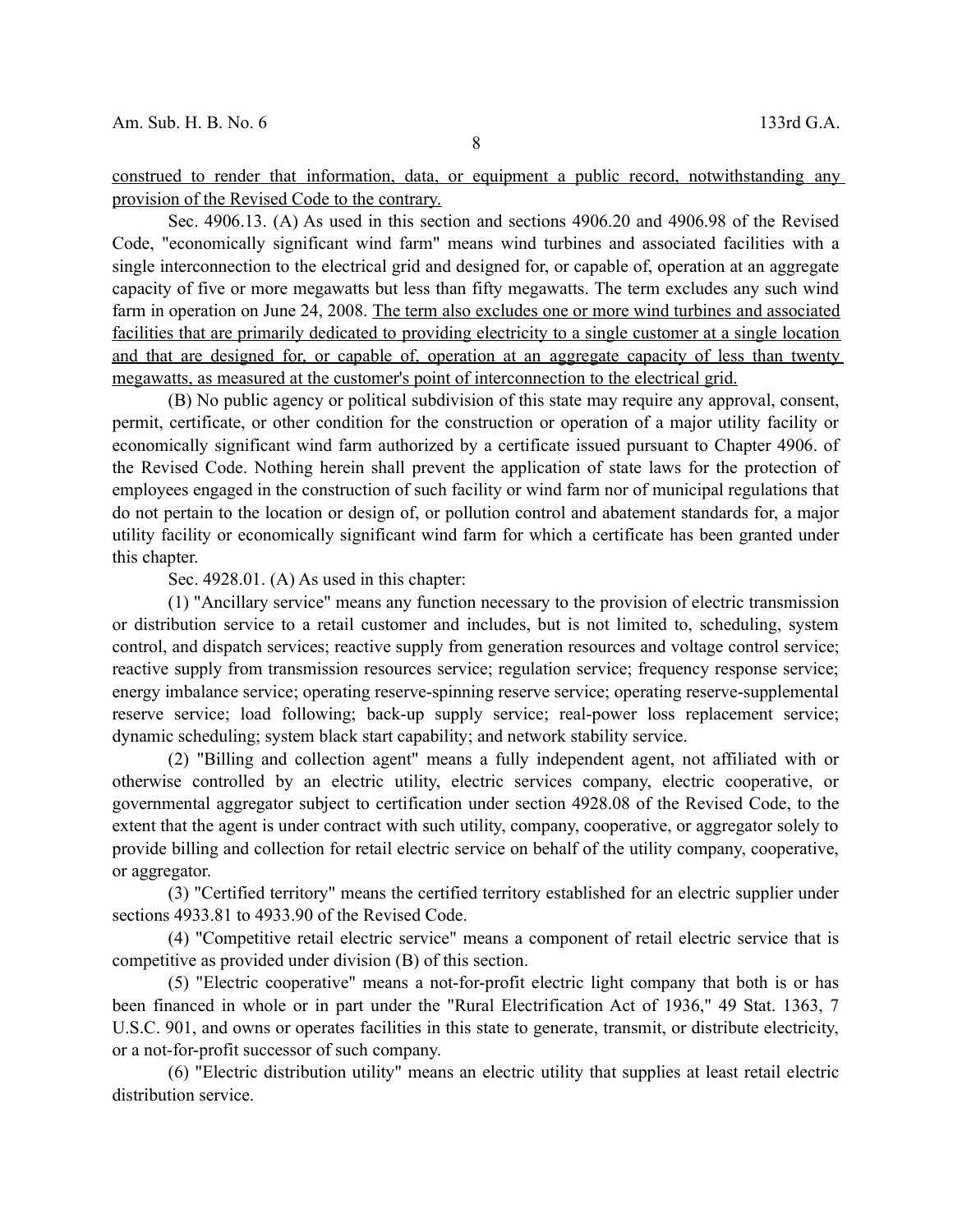(7) "Electric light company" has the same meaning as in section 4905.03 of the Revised Code and includes an electric services company, but excludes any self-generator to the extent that it consumes electricity it so produces, sells that electricity for resale, or obtains electricity from a generating facility it hosts on its premises.

(8) "Electric load center" has the same meaning as in section 4933.81 of the Revised Code.

(9) "Electric services company" means an electric light company that is engaged on a forprofit or not-for-profit basis in the business of supplying or arranging for the supply of only a competitive retail electric service in this state. "Electric services company" includes a power marketer, power broker, aggregator, or independent power producer but excludes an electric cooperative, municipal electric utility, governmental aggregator, or billing and collection agent.

(10) "Electric supplier" has the same meaning as in section 4933.81 of the Revised Code.

(11) "Electric utility" means an electric light company that has a certified territory and is engaged on a for-profit basis either in the business of supplying a noncompetitive retail electric service in this state or in the businesses of supplying both a noncompetitive and a competitive retail electric service in this state. "Electric utility" excludes a municipal electric utility or a billing and collection agent.

(12) "Firm electric service" means electric service other than nonfirm electric service.

(13) "Governmental aggregator" means a legislative authority of a municipal corporation, a board of township trustees, or a board of county commissioners acting as an aggregator for the provision of a competitive retail electric service under authority conferred under section 4928.20 of the Revised Code.

(14) A person acts "knowingly," regardless of the person's purpose, when the person is aware that the person's conduct will probably cause a certain result or will probably be of a certain nature. A person has knowledge of circumstances when the person is aware that such circumstances probably exist.

(15) "Level of funding for low-income customer energy efficiency programs provided through electric utility rates" means the level of funds specifically included in an electric utility's rates on October 5, 1999, pursuant to an order of the public utilities commission issued under Chapter 4905. or 4909. of the Revised Code and in effect on October 4, 1999, for the purpose of improving the energy efficiency of housing for the utility's low-income customers. The term excludes the level of any such funds committed to a specific nonprofit organization or organizations pursuant to a stipulation or contract.

(16) "Low-income customer assistance programs" means the percentage of income payment plan program, the home energy assistance program, the home weatherization assistance program, and the targeted energy efficiency and weatherization program.

(17) "Market development period" for an electric utility means the period of time beginning on the starting date of competitive retail electric service and ending on the applicable date for that utility as specified in section 4928.40 of the Revised Code, irrespective of whether the utility applies to receive transition revenues under this chapter.

(18) "Market power" means the ability to impose on customers a sustained price for a product or service above the price that would prevail in a competitive market.

(19) "Mercantile customer" means a commercial or industrial customer if the electricity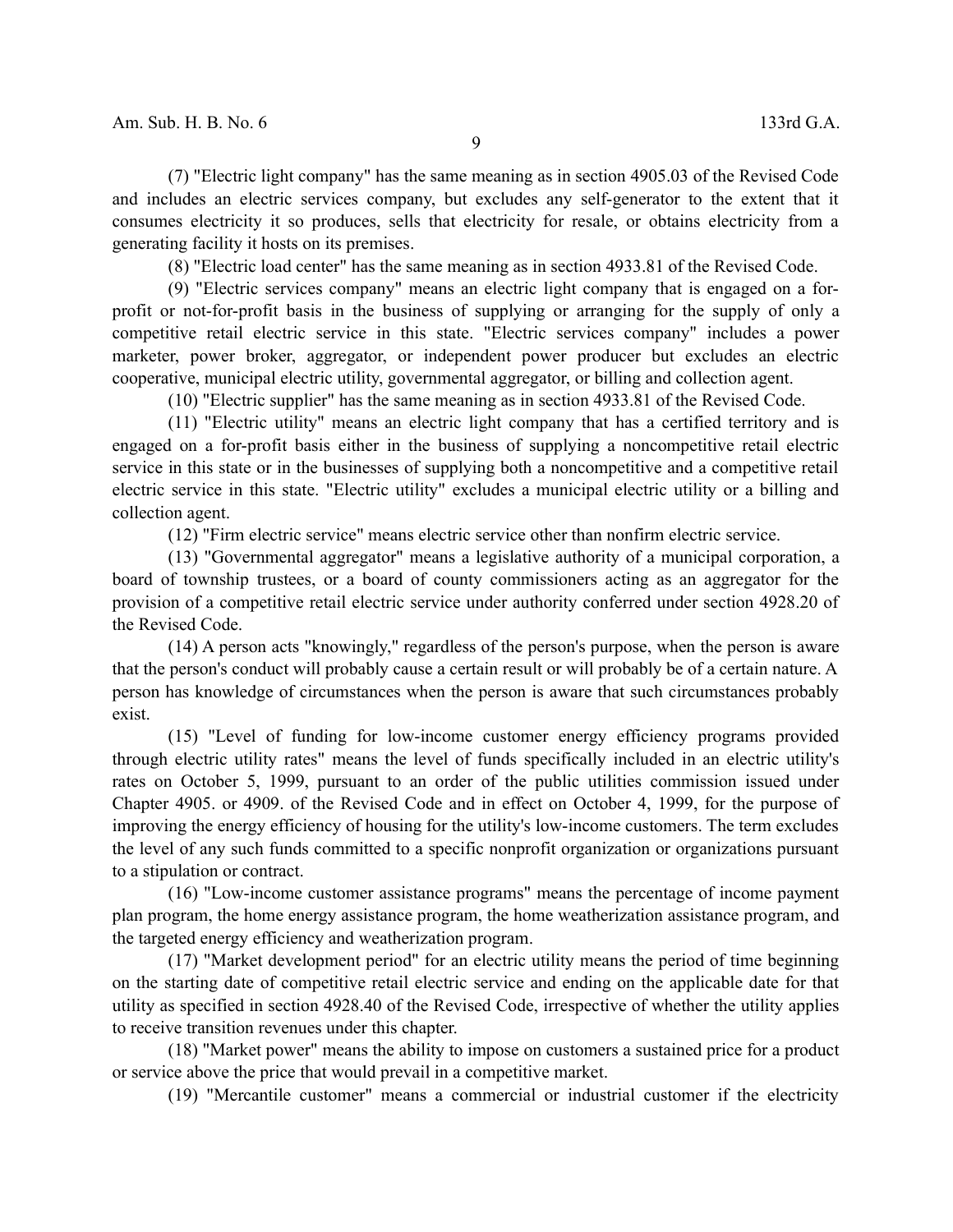consumed is for nonresidential use and the customer consumes more than seven hundred thousand kilowatt hours per year or is part of a national account involving multiple facilities in one or more states.

(20) "Municipal electric utility" means a municipal corporation that owns or operates facilities to generate, transmit, or distribute electricity.

(21) "Noncompetitive retail electric service" means a component of retail electric service that is noncompetitive as provided under division (B) of this section.

(22) "Nonfirm electric service" means electric service provided pursuant to a schedule filed under section 4905.30 of the Revised Code or pursuant to an arrangement under section 4905.31 of the Revised Code, which schedule or arrangement includes conditions that may require the customer to curtail or interrupt electric usage during nonemergency circumstances upon notification by an electric utility.

(23) "Percentage of income payment plan arrears" means funds eligible for collection through the percentage of income payment plan rider, but uncollected as of July 1, 2000.

(24) "Person" has the same meaning as in section 1.59 of the Revised Code.

(25) "Advanced energy project" means any technologies, products, activities, or management practices or strategies that facilitate the generation or use of electricity or energy and that reduce or support the reduction of energy consumption or support the production of clean, renewable energy for industrial, distribution, commercial, institutional, governmental, research, not-for-profit, or residential energy users, including, but not limited to, advanced energy resources and renewable energy resources. "Advanced energy project" also includes any project described in division (A), (B), or (C) of section 4928.621 of the Revised Code.

(26) "Regulatory assets" means the unamortized net regulatory assets that are capitalized or deferred on the regulatory books of the electric utility, pursuant to an order or practice of the public utilities commission or pursuant to generally accepted accounting principles as a result of a prior commission rate-making decision, and that would otherwise have been charged to expense as incurred or would not have been capitalized or otherwise deferred for future regulatory consideration absent commission action. "Regulatory assets" includes, but is not limited to, all deferred demandside management costs; all deferred percentage of income payment plan arrears; post-in-service capitalized charges and assets recognized in connection with statement of financial accounting standards no. 109 (receivables from customers for income taxes); future nuclear decommissioning costs and fuel disposal costs as those costs have been determined by the commission in the electric utility's most recent rate or accounting application proceeding addressing such costs; the undepreciated costs of safety and radiation control equipment on nuclear generating plants owned or leased by an electric utility; and fuel costs currently deferred pursuant to the terms of one or more settlement agreements approved by the commission.

(27) "Retail electric service" means any service involved in supplying or arranging for the supply of electricity to ultimate consumers in this state, from the point of generation to the point of consumption. For the purposes of this chapter, retail electric service includes one or more of the following "service components": generation service, aggregation service, power marketing service, power brokerage service, transmission service, distribution service, ancillary service, metering service, and billing and collection service.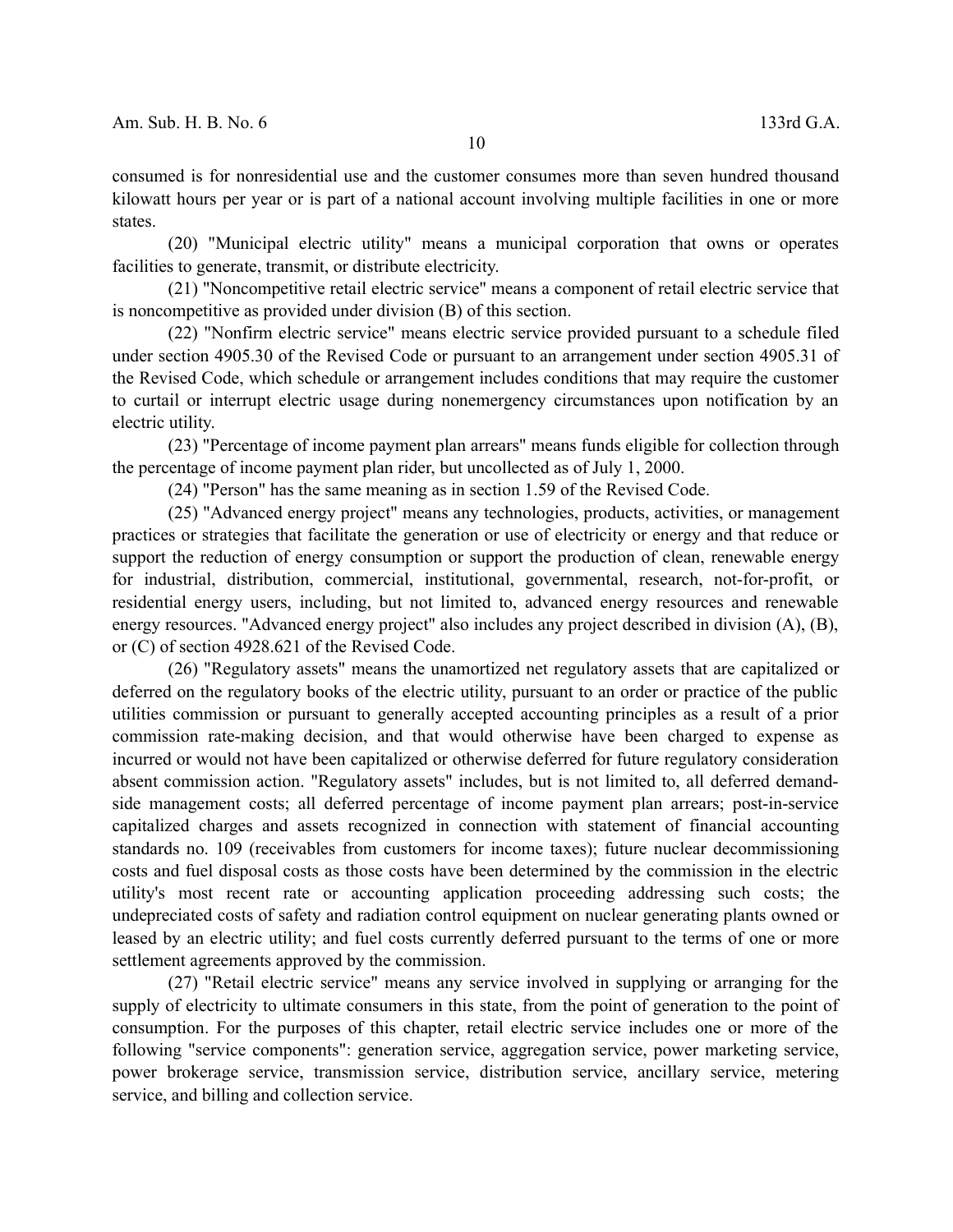(28) "Starting date of competitive retail electric service" means January 1, 2001.

(29) "Customer-generator" means a user of a net metering system.

(30) "Net metering" means measuring the difference in an applicable billing period between the electricity supplied by an electric service provider and the electricity generated by a customergenerator that is fed back to the electric service provider.

(31) "Net metering system" means a facility for the production of electrical energy that does all of the following:

(a) Uses as its fuel either solar, wind, biomass, landfill gas, or hydropower, or uses a microturbine or a fuel cell;

(b) Is located on a customer-generator's premises;

(c) Operates in parallel with the electric utility's transmission and distribution facilities;

(d) Is intended primarily to offset part or all of the customer-generator's requirements for electricity. For an industrial customer-generator with a net metering system that has a capacity of less than twenty megawatts and uses wind as energy, this means the net metering system was sized so as to not exceed one hundred per cent of the customer-generator's annual requirements for electric energy at the time of interconnection.

(32) "Self-generator" means an entity in this state that owns or hosts on its premises an electric generation facility that produces electricity primarily for the owner's consumption and that may provide any such excess electricity to another entity, whether the facility is installed or operated by the owner or by an agent under a contract.

(33) "Rate plan" means the standard service offer in effect on the effective date of the amendment of this section by S.B. 221 of the 127th general assembly, July 31, 2008.

(34) "Advanced energy resource" means any of the following:

(a) Any method or any modification or replacement of any property, process, device, structure, or equipment that increases the generation output of an electric generating facility to the extent such efficiency is achieved without additional carbon dioxide emissions by that facility;

(b) Any distributed generation system consisting of customer cogeneration technology;

(c) Clean coal technology that includes a carbon-based product that is chemically altered before combustion to demonstrate a reduction, as expressed as ash, in emissions of nitrous oxide, mercury, arsenic, chlorine, sulfur dioxide, or sulfur trioxide in accordance with the American society of testing and materials standard D1757A or a reduction of metal oxide emissions in accordance with standard D5142 of that society, or clean coal technology that includes the design capability to control or prevent the emission of carbon dioxide, which design capability the commission shall adopt by rule and shall be based on economically feasible best available technology or, in the absence of a determined best available technology, shall be of the highest level of economically feasible design capability for which there exists generally accepted scientific opinion;

(d) Advanced nuclear energy technology consisting of generation III technology as defined by the nuclear regulatory commission; other, later technology; or significant improvements to existing facilities;

(e) Any fuel cell used in the generation of electricity, including, but not limited to, a proton exchange membrane fuel cell, phosphoric acid fuel cell, molten carbonate fuel cell, or solid oxide fuel cell;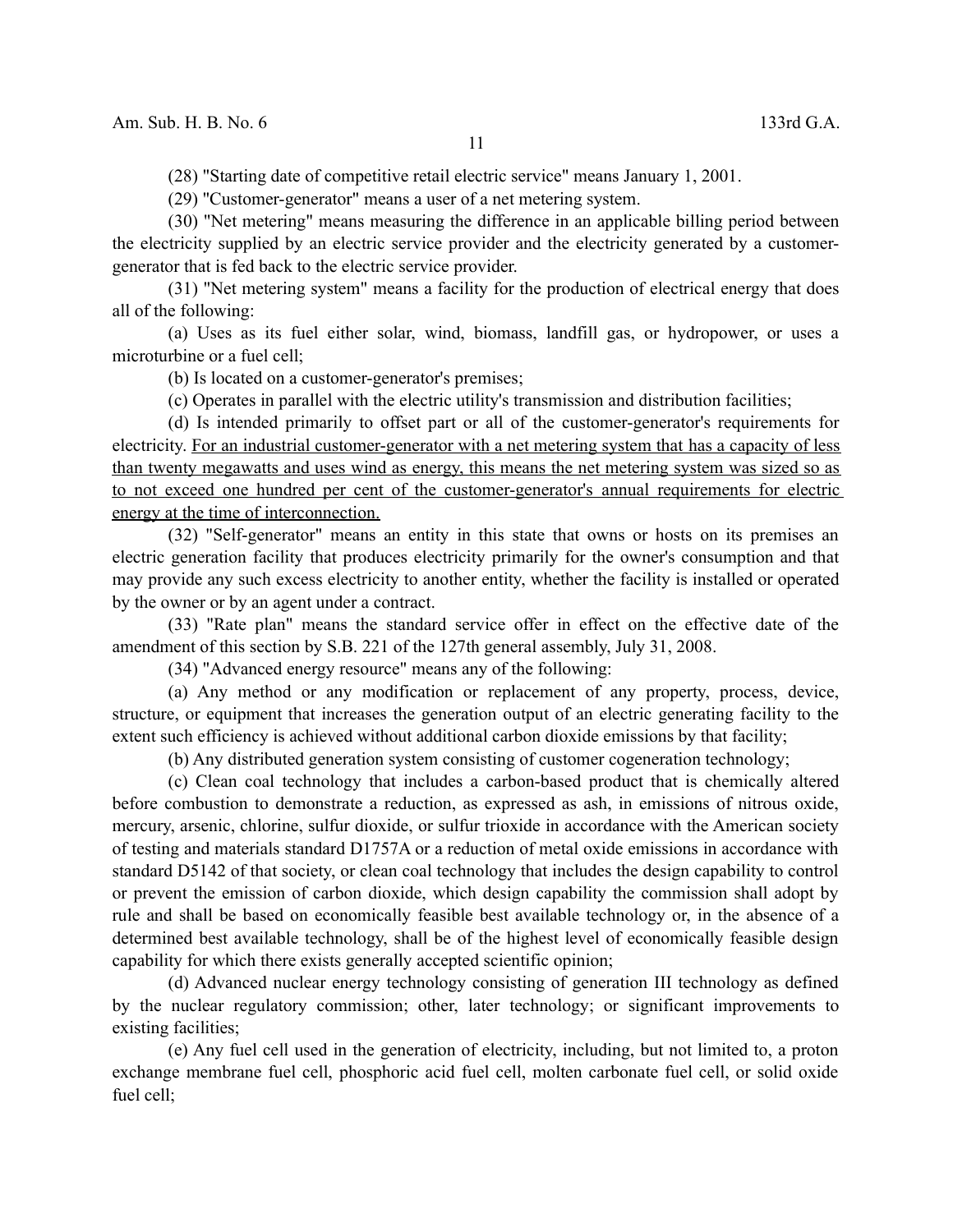(f) Advanced solid waste or construction and demolition debris conversion technology, including, but not limited to, advanced stoker technology, and advanced fluidized bed gasification technology, that results in measurable greenhouse gas emissions reductions as calculated pursuant to the United States environmental protection agency's waste reduction model (WARM);

(g) Demand-side management and any energy efficiency improvement;

(h) Any new, retrofitted, refueled, or repowered generating facility located in Ohio, including a simple or combined-cycle natural gas generating facility or a generating facility that uses biomass, coal, modular nuclear, or any other fuel as its input;

(i) Any uprated capacity of an existing electric generating facility if the uprated capacity results from the deployment of advanced technology.

"Advanced energy resource" does not include a waste energy recovery system that is, or has been, included in an energy efficiency program of an electric distribution utility pursuant to requirements under section 4928.66 of the Revised Code.

(35) "Air contaminant source" has the same meaning as in section 3704.01 of the Revised Code.

(36) "Cogeneration technology" means technology that produces electricity and useful thermal output simultaneously.

(37)(a) "Renewable energy resource" means any of the following:

(i) Solar photovoltaic or solar thermal energy;

(ii) Wind energy;

(iii) Power produced by a hydroelectric facility;

(iv) Power produced by a small hydroelectric facility, which is a facility that operates, or is rated to operate, at an aggregate capacity of less than six megawatts;

(v) Power produced by a run-of-the-river hydroelectric facility placed in service on or after January 1, 1980, that is located within this state, relies upon the Ohio river, and operates, or is rated to operate, at an aggregate capacity of forty or more megawatts;

(vi) Geothermal energy;

(vii) Fuel derived from solid wastes, as defined in section 3734.01 of the Revised Code, through fractionation, biological decomposition, or other process that does not principally involve combustion;

(viii) Biomass energy;

(ix) Energy produced by cogeneration technology that is placed into service on or before December 31, 2015, and for which more than ninety per cent of the total annual energy input is from combustion of a waste or byproduct gas from an air contaminant source in this state, which source has been in operation since on or before January 1, 1985, provided that the cogeneration technology is a part of a facility located in a county having a population of more than three hundred sixty-five thousand but less than three hundred seventy thousand according to the most recent federal decennial census;

(x) Biologically derived methane gas;

(xi) Heat captured from a generator of electricity, boiler, or heat exchanger fueled by biologically derived methane gas;

(xii) Energy derived from nontreated by-products of the pulping process or wood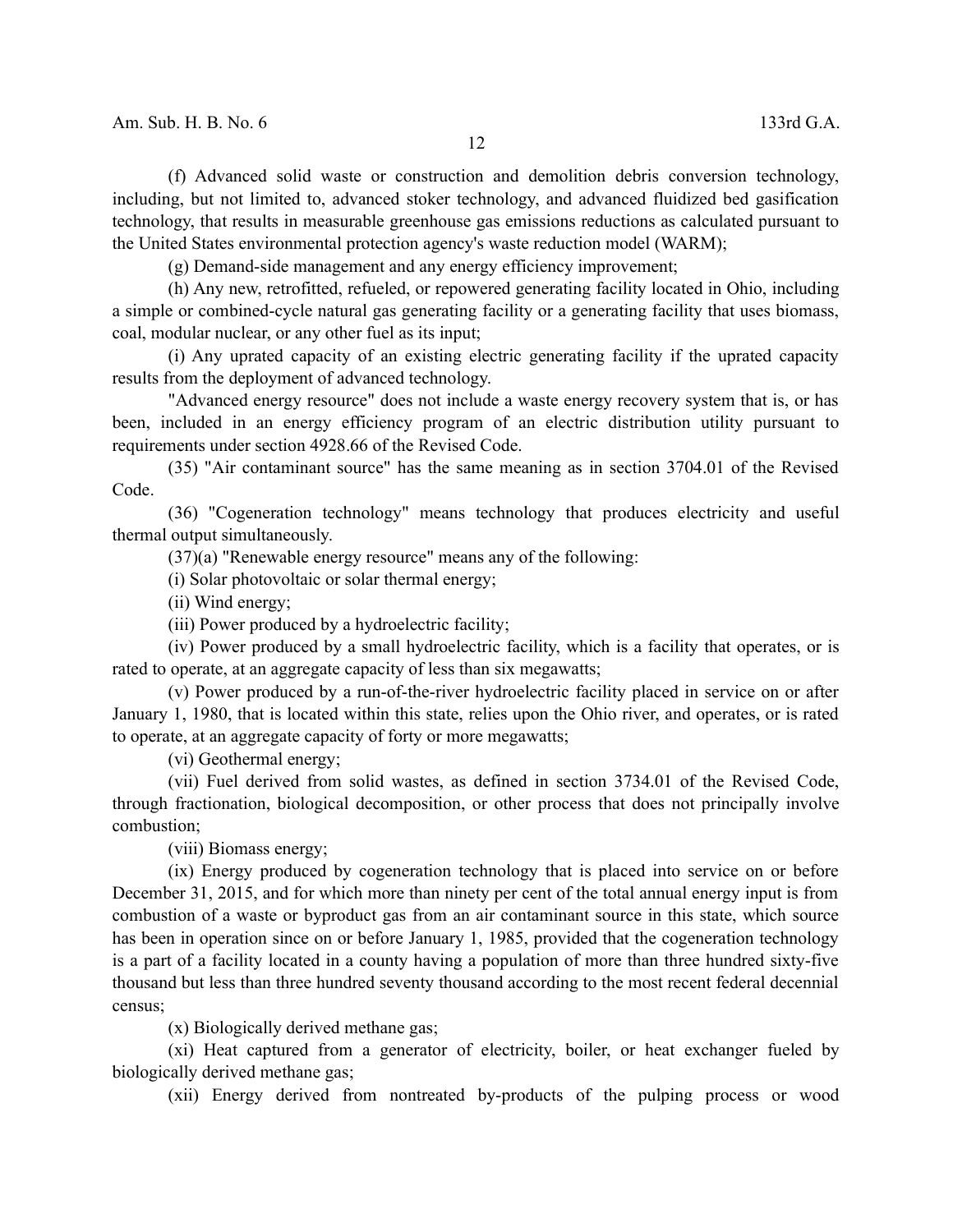manufacturing process, including bark, wood chips, sawdust, and lignin in spent pulping liquors.

"Renewable energy resource" includes, but is not limited to, any fuel cell used in the generation of electricity, including, but not limited to, a proton exchange membrane fuel cell, phosphoric acid fuel cell, molten carbonate fuel cell, or solid oxide fuel cell; wind turbine located in the state's territorial waters of Lake Erie; methane gas emitted from an abandoned coal mine; waste energy recovery system placed into service or retrofitted on or after the effective date of the amendment of this section by S.B. 315 of the 129th general assembly, September 10, 2012, except that a waste energy recovery system described in division (A)(38)(b) of this section may be included only if it was placed into service between January 1, 2002, and December 31, 2004; storage facility that will promote the better utilization of a renewable energy resource; or distributed generation system used by a customer to generate electricity from any such energy.

"Renewable energy resource" does not include a waste energy recovery system that is, or was, on or after January 1, 2012, included in an energy efficiency program of an electric distribution utility pursuant to requirements under section 4928.66 of the Revised Code.

(b) As used in division (A)(37) of this section, "hydroelectric facility" means a hydroelectric generating facility that is located at a dam on a river, or on any water discharged to a river, that is within or bordering this state or within or bordering an adjoining state and meets all of the following standards:

(i) The facility provides for river flows that are not detrimental for fish, wildlife, and water quality, including seasonal flow fluctuations as defined by the applicable licensing agency for the facility.

(ii) The facility demonstrates that it complies with the water quality standards of this state, which compliance may consist of certification under Section 401 of the "Clean Water Act of 1977," 91 Stat. 1598, 1599, 33 U.S.C. 1341, and demonstrates that it has not contributed to a finding by this state that the river has impaired water quality under Section 303(d) of the "Clean Water Act of 1977," 114 Stat. 870, 33 U.S.C. 1313.

(iii) The facility complies with mandatory prescriptions regarding fish passage as required by the federal energy regulatory commission license issued for the project, regarding fish protection for riverine, anadromous, and catadromous fish.

(iv) The facility complies with the recommendations of the Ohio environmental protection agency and with the terms of its federal energy regulatory commission license regarding watershed protection, mitigation, or enhancement, to the extent of each agency's respective jurisdiction over the facility.

(v) The facility complies with provisions of the "Endangered Species Act of 1973," 87 Stat. 884, 16 U.S.C. 1531 to 1544, as amended.

(vi) The facility does not harm cultural resources of the area. This can be shown through compliance with the terms of its federal energy regulatory commission license or, if the facility is not regulated by that commission, through development of a plan approved by the Ohio historic preservation office, to the extent it has jurisdiction over the facility.

(vii) The facility complies with the terms of its federal energy regulatory commission license or exemption that are related to recreational access, accommodation, and facilities or, if the facility is not regulated by that commission, the facility complies with similar requirements as are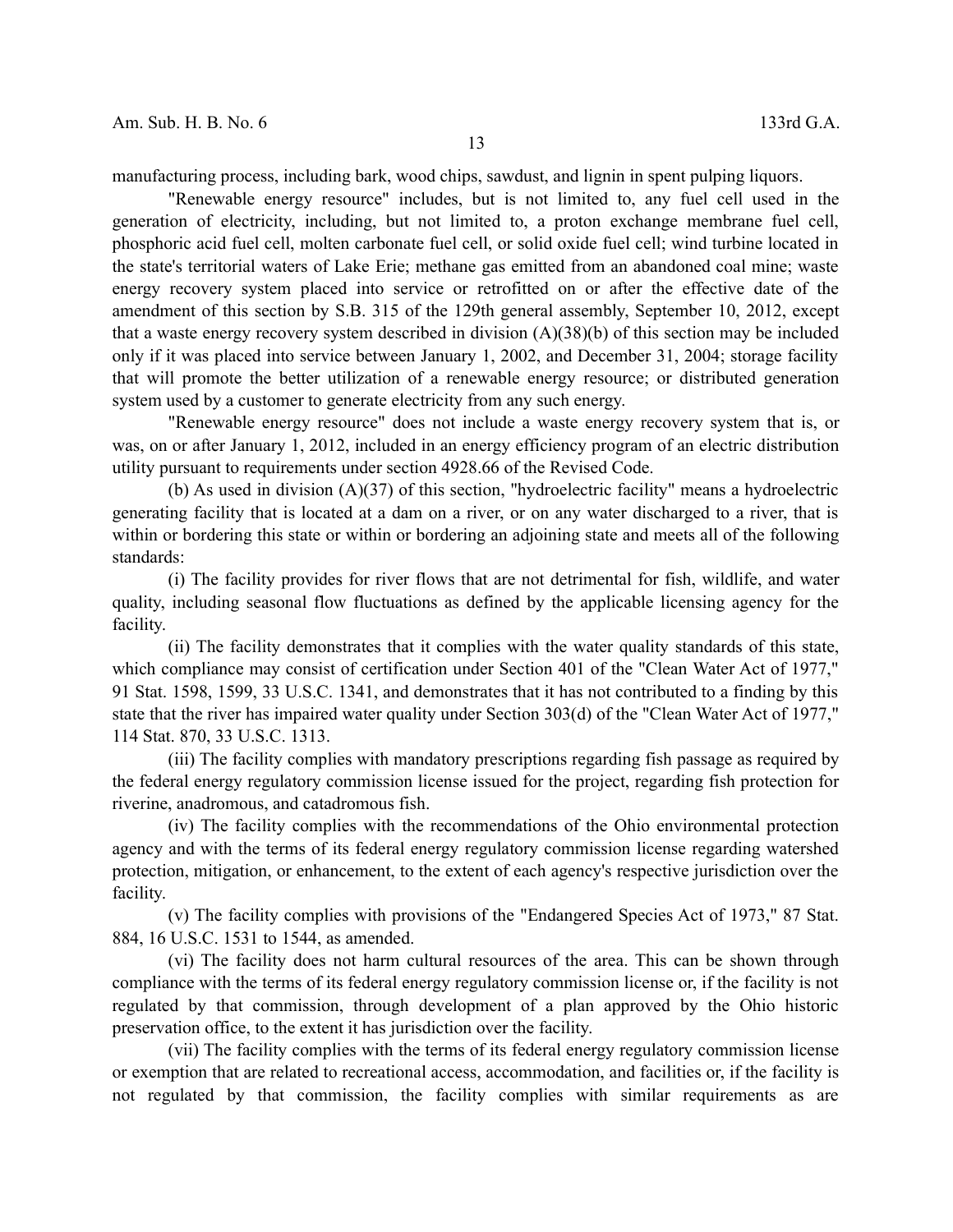recommended by resource agencies, to the extent they have jurisdiction over the facility; and the facility provides access to water to the public without fee or charge.

(viii) The facility is not recommended for removal by any federal agency or agency of any state, to the extent the particular agency has jurisdiction over the facility.

(c) The standards in divisions  $(A)(37)(b)(i)$  to (viii) of this section do not apply to a small hydroelectric facility under division  $(A)(37)(a)(iv)$  of this section.

(38) "Waste energy recovery system" means either of the following:

(a) A facility that generates electricity through the conversion of energy from either of the following:

(i) Exhaust heat from engines or manufacturing, industrial, commercial, or institutional sites, except for exhaust heat from a facility whose primary purpose is the generation of electricity;

(ii) Reduction of pressure in gas pipelines before gas is distributed through the pipeline, provided that the conversion of energy to electricity is achieved without using additional fossil fuels.

(b) A facility at a state institution of higher education as defined in section 3345.011 of the Revised Code that recovers waste heat from electricity-producing engines or combustion turbines and that simultaneously uses the recovered heat to produce steam, provided that the facility was placed into service between January 1, 2002, and December 31, 2004.

(39) "Smart grid" means capital improvements to an electric distribution utility's distribution infrastructure that improve reliability, efficiency, resiliency, or reduce energy demand or use, including, but not limited to, advanced metering and automation of system functions.

(40) "Combined heat and power system" means the coproduction of electricity and useful thermal energy from the same fuel source designed to achieve thermal-efficiency levels of at least sixty per cent, with at least twenty per cent of the system's total useful energy in the form of thermal energy.

 (41) "Legacy generation resource" means all generating facilities owned directly or indirectly by a corporation that was formed prior to 1960 by investor-owned utilities for the original purpose of providing power to the federal government for use in the nation's defense or in furtherance of national interests, including the Ohio valley electric corporation.

 (42) "Prudently incurred costs related to a legacy generation resource" means costs, including deferred costs, allocated pursuant to a power agreement approved by the federal energy regulatory commission that relates to a legacy generation resource, less any revenues realized from offering the contractual commitment for the power agreement into the wholesale markets, provided that where the net revenues exceed net costs, those excess revenues shall be credited to customers. Such costs shall exclude any return on investment in common equity and, in the event of a premature retirement of a legacy generation resource, shall exclude any recovery of remaining debt. Such costs shall include any incremental costs resulting from the bankruptcy of a current or former sponsor under such power agreement or co-owner of the legacy generation resource if not otherwise recovered through a utility rate cost recovery mechanism.

(B) For the purposes of this chapter, a retail electric service component shall be deemed a competitive retail electric service if the service component is competitive pursuant to a declaration by a provision of the Revised Code or pursuant to an order of the public utilities commission authorized under division (A) of section 4928.04 of the Revised Code. Otherwise, the service component shall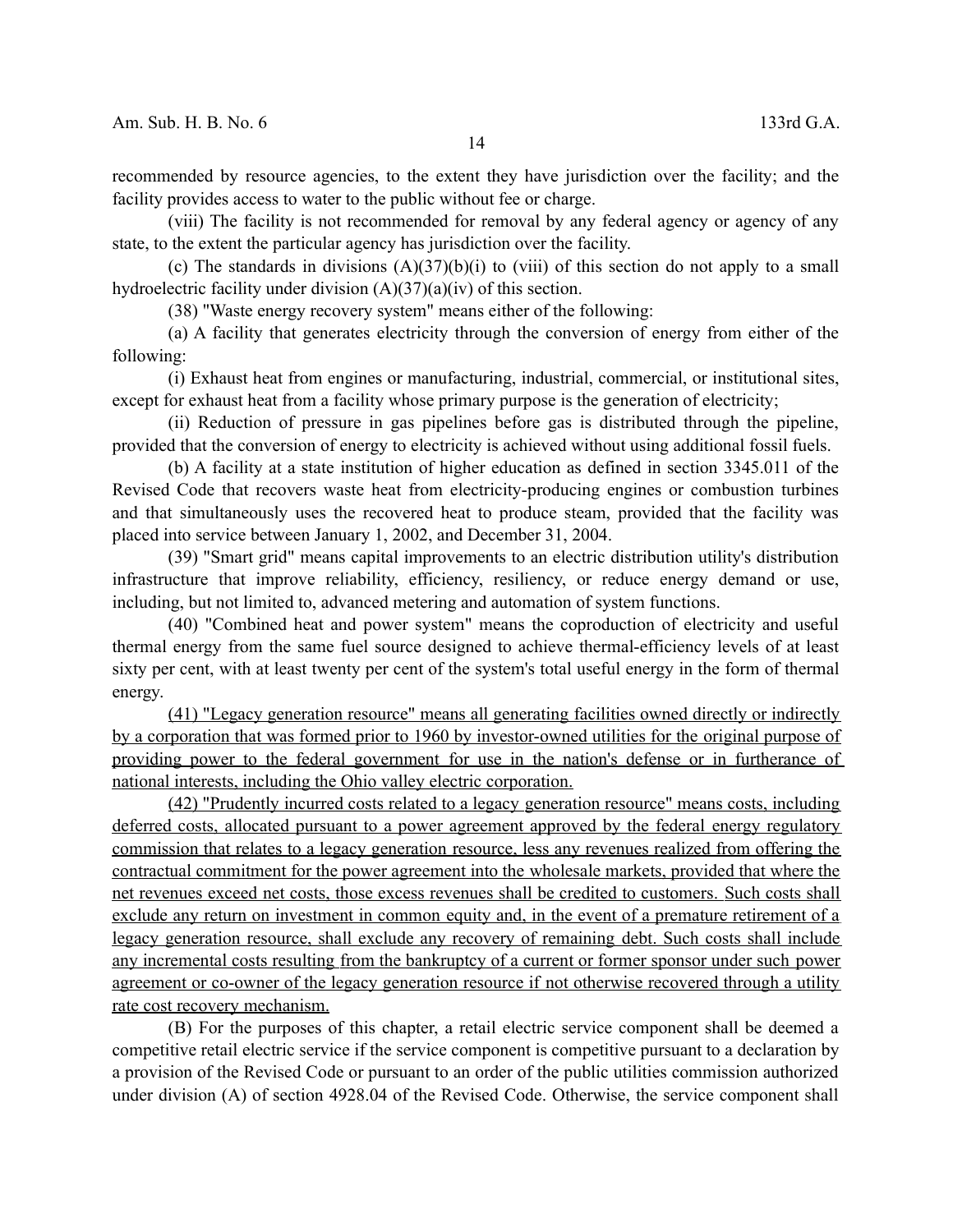be deemed a noncompetitive retail electric service.

 Sec. 4928.148. (A) On January 1, 2020, any mechanism authorized by the public utilities commission prior to the effective date of this section for retail recovery of prudently incurred costs related to a legacy generation resource shall be replaced by a nonbypassable rate mechanism established by the commission for recovery of those costs through December 31, 2030, from customers of all electric distribution utilities in this state. The nonbypassable rate mechanism shall be established through a process that the commission shall determine is not for an increase in any rate, joint rate, toll, classification, charge, or rental, notwithstanding anything to the contrary in Title XLIX of the Revised Code. All of the following shall apply to the nonbypassable rate mechanism established under this section:

 (1) The commission shall determine, in the years specified in this division , the prudence and reasonableness of the actions of electric distribution utilities with ownership interests in the legacy generation resource, including their decisions related to offering the contractual commitment into the wholesale markets, and exclude from recovery those costs that the commission determines imprudent and unreasonable. The initial determination shall be made during 2021 regarding the prudence and reasonableness of such actions during calendar year 2020. The commission shall again make the determination in 2024, 2027, and 2030 regarding the prudence and reasonableness of such actions during the three calendar years that preceded the year in which the determination is made.

 (2) The commission shall determine the proper rate design for recovering or remitting the prudently incurred costs related to a legacy generation resource, provided, however, that the monthly charge or credit for those costs, including any deferrals or credits, shall not exceed one dollar and fifty cents per customer per month for residential customers. For all other customer classes, the commission shall establish comparable monthly caps for each class at or below one thousand five hundred dollars per customer. Insofar as the prudently incurred costs related to a legacy generation resource exceed these monthly limits, the electric distribution utility shall defer the remaining prudently incurred costs as a regulatory asset or liability that shall be recovered as determined by the commission subject to the monthly caps set forth in this division.

 (3) The commission shall provide for discontinuation, subject to final reconciliation, of the nonbypassable rate mechanism on December 31, 2030, including recovery of any deferrals that exist at that time.

 (4) The commission shall determine the manner in which charges collected under this section by a utility with no ownership interest in a legacy generation resource shall be remitted to the utilities with such ownership interests, in direct proportion to each utility's sponsorship interest.

 (B) An electric distribution utility, including all electric distribution utilities in the same holding company, shall bid all output from a legacy generation resource into the wholesale market and shall not use the output in supplying its standard service offer provided under section 4928.142 or 4928.143 of the Revised Code.

Sec. 4928.47. (A) An electric distribution utility may, on a nondiscriminatory basis and subject to approval by the public utilities commission, enter into an agreement having a term of three years or more with a mercantile customer or group of mercantile customers for the purpose of constructing a customer sited renewable energy resource in this state that will provide the mercantile customer or group with a material portion of the customer's or group's electricity requirements.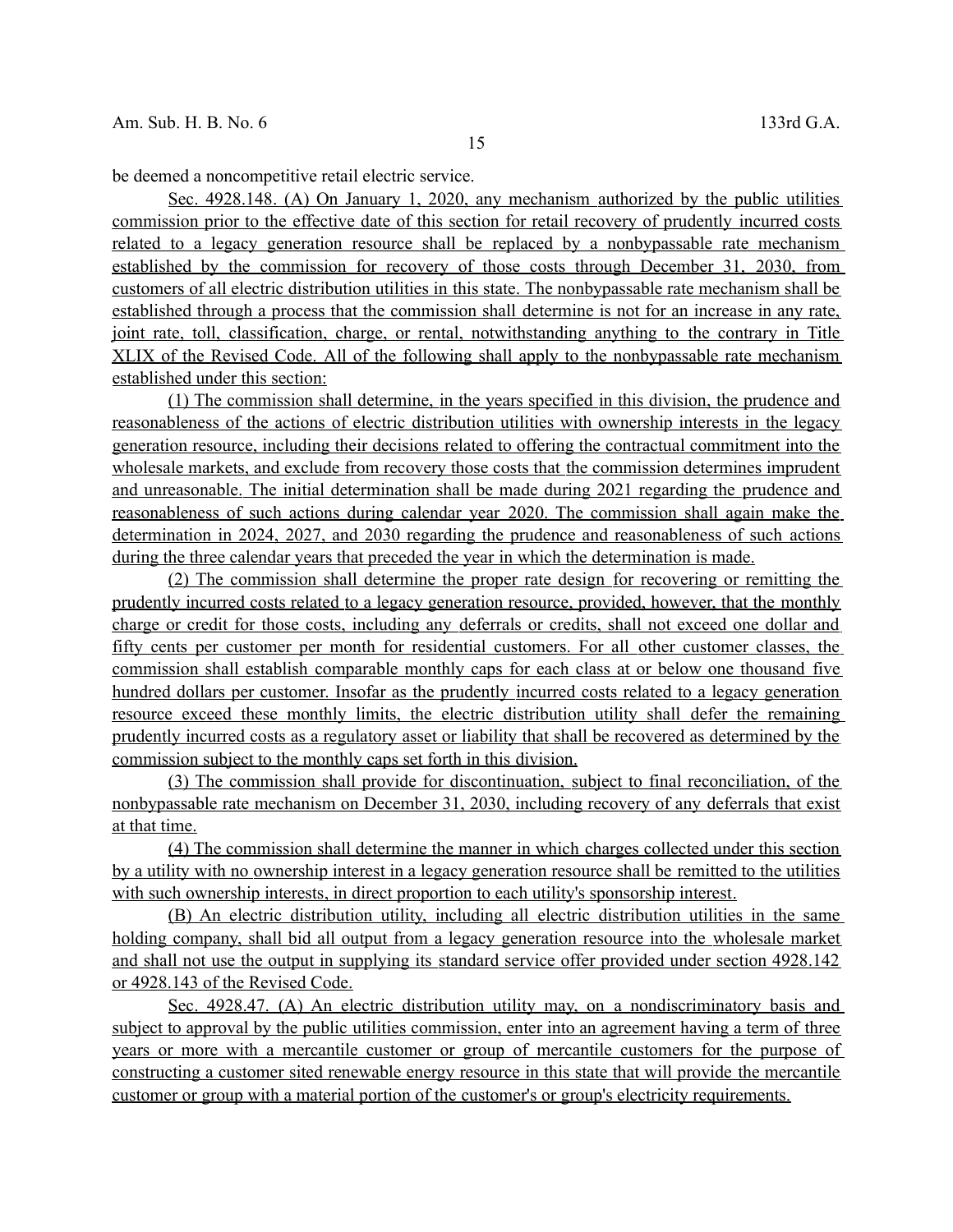(B) Any direct or indirect costs, including costs for infrastructure development or generation, associated with the in-state customer-sited renewable energy resource shall be paid for solely by the utility and the mercantile customer or group of mercantile customers. At no point shall the commission authorize the utility to collect, nor shall the utility ever collect, any of those costs from any customer other than the mercantile customer or group of mercantile customers.

Sec. 4928.471. (A) Except as provided in division (E) of this section, not earlier than thirty days after the effective date of this section, an electric distribution utility may file an application to implement a decoupling mechanism for the 2019 calendar year and each calendar year thereafter. For an electric distribution utility that applies for a decoupling mechanism under this section, the base distribution rates for residential and commercial customers shall be decoupled to the base distribution revenue and revenue resulting from implementation of section 4928.66 of the Revised Code, excluding program costs and shared savings, and recovered pursuant to an approved electric security plan under section 4928.143 of the Revised Code, as of the twelve-month period ending on December 31, 2018. An application under this division shall not be considered an application under section 4909.18 of the Revised Code.

 (B) The commission shall issue an order approving an application for a decoupling mechanism filed under division (A) of this section not later than sixty days after the application is filed. In determining that an application is not unjust and unreasonable, the commission shall verify that the rate schedule or schedules are designed to recover the electric distribution utility's 2018 annual revenues as described in division (A) of this section and that the decoupling rate design is aligned with the rate design of the electric distribution utility's existing base distribution rates. The decoupling mechanism shall recover an amount equal to the base distribution revenue and revenue resulting from implementation of section 4928.66 of the Revised Code, excluding program costs and shared savings, and recovered pursuant to an approved electric security plan under section 4928.143 of the Revised Code, as of the twelve-month period ending on December 31, 2018. The decoupling mechanism shall be adjusted annually thereafter to reconcile any over recovery or under recovery from the prior year and to enable an electric distribution utility to recover the same level of revenues described in division (A) of this section in each year.

 (C) The commission's approval of a decoupling mechanism under this section shall not affect any other rates, riders, charges, schedules, classifications, or services previously approved by the commission. The decoupling mechanism shall remain in effect until the next time that the electric distribution utility applies for and the commission approves base distribution rates for the utility under section 4909.18 of the Revised Code.

 (D) If the commission determines that approving a decoupling mechanism will result in a double recovery by the electric distribution utility, the commission shall not approve the application unless the utility cures the double recovery.

 (E) Divisions (A), (B), and (C) of this section shall not apply to an electric distribution utility that has base distribution rates that became effective between December 31, 2018, and the effective date of this section pursuant to an application for an increase in base distribution rates filed under section 4909.18 of the Revised Code.

Sec. 4928.64. (A)(1) As used in this section, "qualifying renewable energy resource" means a renewable energy resource, as defined in section 4928.01 of the Revised Code that: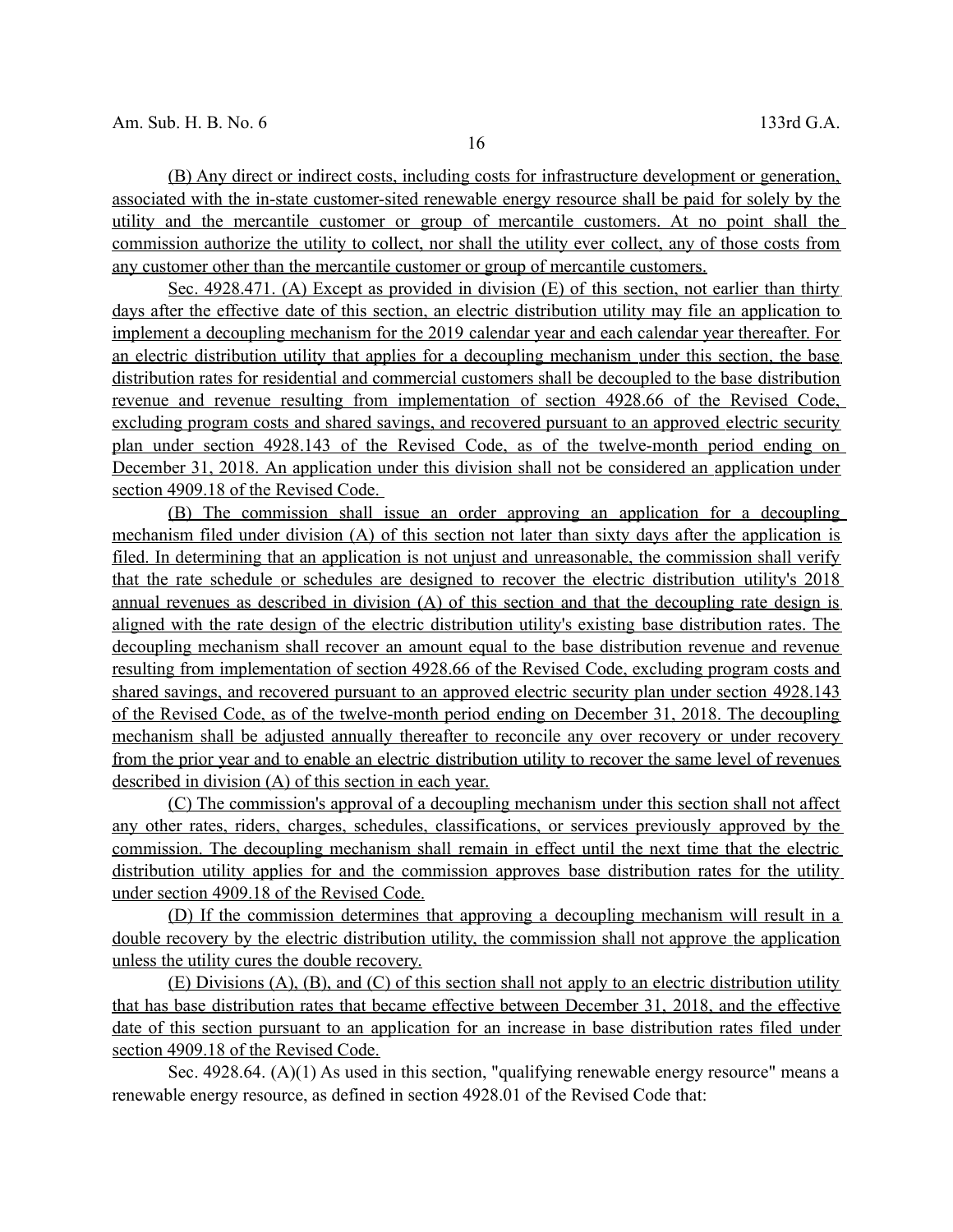(a) Has a placed-in-service date on or after January 1, 1998;

(b) Is any run-of-the-river hydroelectric facility that has an in-service date on or after January 1, 1980;

(c) Is a small hydroelectric facility;

(d) Is created on or after January 1, 1998, by the modification or retrofit of any facility placed in service prior to January 1, 1998; or

(e) Is a mercantile customer-sited renewable energy resource, whether new or existing, that the mercantile customer commits for integration into the electric distribution utility's demandresponse, energy efficiency, or peak demand reduction programs as provided under division  $(A)(2)(c)$ of section 4928.66 of the Revised Code, including, but not limited to, any of the following:

(i) A resource that has the effect of improving the relationship between real and reactive power;

(ii) A resource that makes efficient use of waste heat or other thermal capabilities owned or controlled by a mercantile customer;

(iii) Storage technology that allows a mercantile customer more flexibility to modify its demand or load and usage characteristics;

(iv) Electric generation equipment owned or controlled by a mercantile customer that uses a renewable energy resource.

(2) For the purpose of this section and as it considers appropriate, the public utilities commission may classify any new technology as such a qualifying renewable energy resource.

 $(B)(1)$  By-2027 and thereafter the end of 2026, an electric distribution utility shall provide have provided from qualifying renewable energy resources, including, at its discretion, qualifying renewable energy resources obtained pursuant to an electricity supply contract, a portion of the electricity supply required for its standard service offer under section 4928.141 of the Revised Code, and an electric services company shall provide have provided a portion of its electricity supply for retail consumers in this state from qualifying renewable energy resources, including, at its discretion, qualifying renewable energy resources obtained pursuant to an electricity supply contract. That portion shall equal twelve eight and one-half per cent of the total number of kilowatt hours of electricity sold by the subject utility or company to any and all retail electric consumers whose electric load centers are served by that utility and are located within the utility's certified territory or, in the case of an electric services company, are served by the company and are located within this state. However, nothing in this section precludes a utility or company from providing a greater percentage.

(2) The Subject to section 4928.642 of the Revised Code, the portion required under division  $(B)(1)$  of this section shall be generated from renewable energy resources<del>, including one-half per cent</del> from solar energy resources, in accordance with the following benchmarks:

| By end of year | Renewable energy | Solar energy |
|----------------|------------------|--------------|
|                | resources        | resources    |
| 2009           | $0.25\%$         | $0.004\%$    |
| 2010           | $0.50\%$         | 0.010%       |
| 2011           | $1\%$            | $0.030\%$    |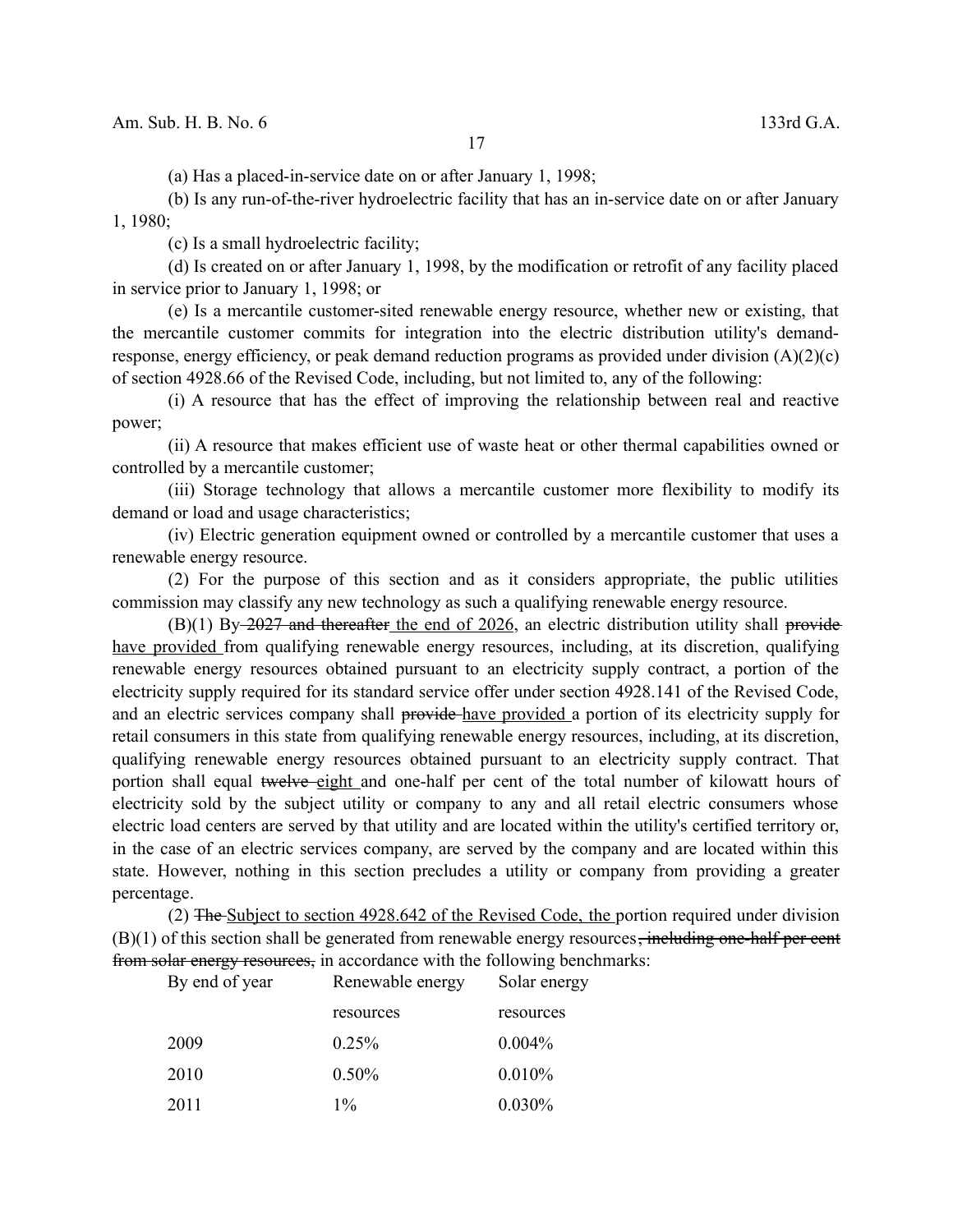| 2012                                 | 1.5%        | 0.060%       |
|--------------------------------------|-------------|--------------|
| 2013                                 | $2\%$       | $0.090\%$    |
| 2014                                 | 2.5%        | 0.12%        |
| 2015                                 | 2.5%        | 0.12%        |
| 2016                                 | 2.5%        | 0.12%        |
| 2017                                 | 3.5%        | 0.15%        |
| 2018                                 | 4.5%        | 0.18%        |
| 2019                                 | 5.5%        | $0.22\%$     |
| 2020                                 | $6.55.5\%$  | 0.260%       |
| 2021                                 | 7.56%       | $0.30\%$     |
| 2022                                 | 8.56.5%     | 0.340%       |
| 2023                                 | $9.57\%$    | $0.380\%$    |
| 2024                                 | $+0.57.5\%$ | 0.420%       |
| 2025                                 | $+1.58%$    | $0.460\%$    |
| 2026 and each calendar $12.5\%8.5\%$ |             | $0.5\%0\%$ . |

## vear thereafter

(3) The qualifying renewable energy resources implemented by the utility or company shall be met either:

18

(a) Through facilities located in this state; or

(b) With resources that can be shown to be deliverable into this state.

(C)(1) The commission annually shall review an electric distribution utility's or electric services company's compliance with the most recent applicable benchmark under division (B)(2) of this section and, in the course of that review, shall identify any undercompliance or noncompliance of the utility or company that it determines is weather-related, related to equipment or resource shortages for qualifying renewable energy resources as applicable, or is otherwise outside the utility's or company's control.

(2) Subject to the cost cap provisions of division  $(C)(3)$  of this section, if the commission determines, after notice and opportunity for hearing, and based upon its findings in that review regarding avoidable undercompliance or noncompliance, but subject to division (C)(4) of this section, that the utility or company has failed to comply with any such benchmark, the commission shall impose a renewable energy compliance payment on the utility or company.

(a) The compliance payment pertaining to the solar energy resource benchmarks under division (B)(2) of this section shall be an amount per megawatt hour of undercompliance or noncompliance in the period under review, as follows:

(i) Three hundred dollars for 2014, 2015, and 2016;

(ii) Two hundred fifty dollars for 2017 and 2018;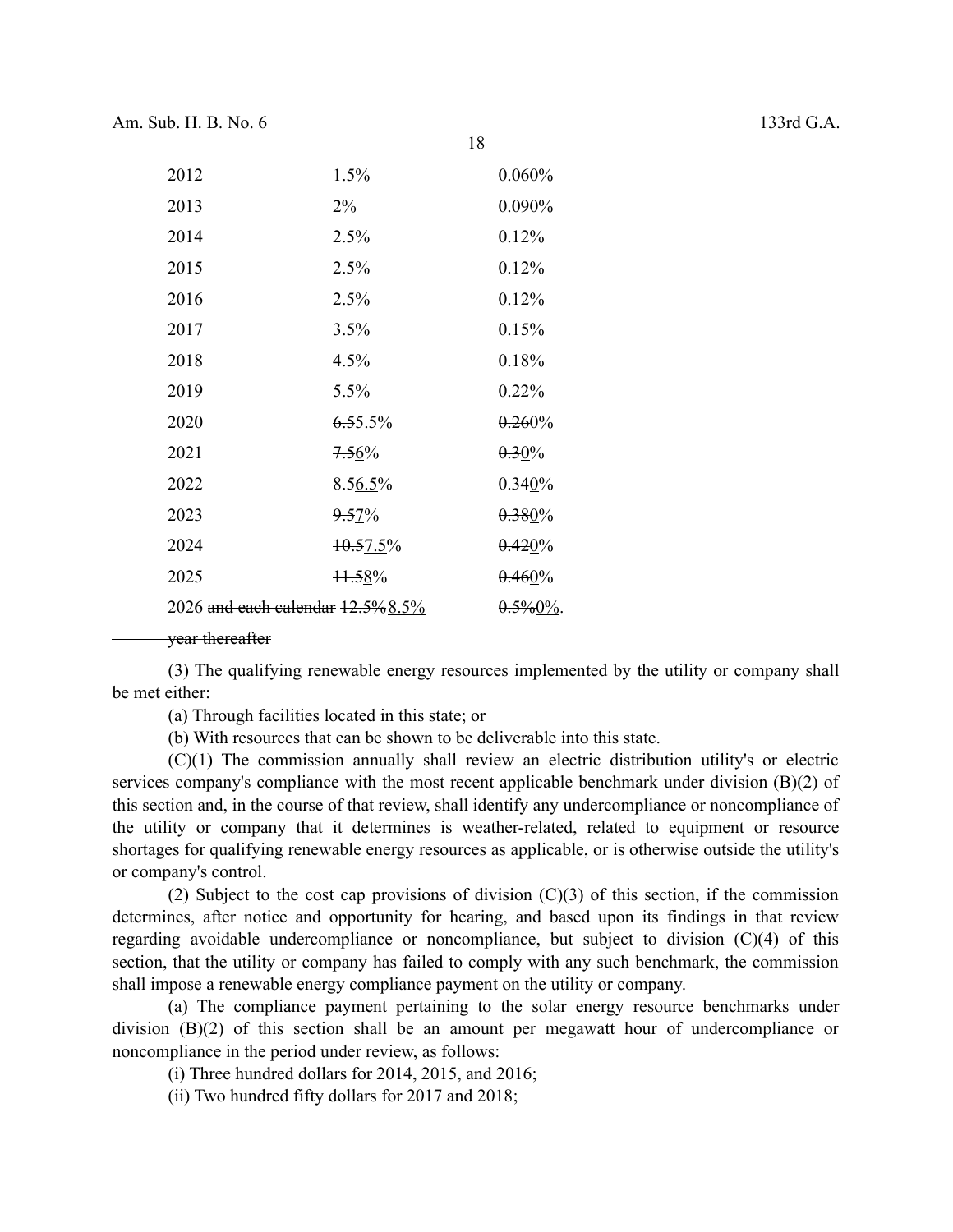(iii) Two hundred dollars for  $2019$ -and  $2020$ ;

(iv) Similarly reduced every two years thereafter through 2026 by fifty dollars, to a minimum of fifty dollars.

(b) The compliance payment pertaining to the renewable energy resource benchmarks under division (B)(2) of this section shall equal the number of additional renewable energy credits that the electric distribution utility or electric services company would have needed to comply with the applicable benchmark in the period under review times an amount that shall begin at forty-five dollars and shall be adjusted annually by the commission to reflect any change in the consumer price index as defined in section 101.27 of the Revised Code, but shall not be less than forty-five dollars.

(c) The compliance payment shall not be passed through by the electric distribution utility or electric services company to consumers. The compliance payment shall be remitted to the commission, for deposit to the credit of the advanced energy fund created under section 4928.61 of the Revised Code. Payment of the compliance payment shall be subject to such collection and enforcement procedures as apply to the collection of a forfeiture under sections 4905.55 to 4905.60 and 4905.64 of the Revised Code.

(3) An electric distribution utility or an electric services company need not comply with a benchmark under division (B)(2) of this section to the extent that its reasonably expected cost of that compliance exceeds its reasonably expected cost of otherwise producing or acquiring the requisite electricity by three per cent or more. The cost of compliance shall be calculated as though any exemption from taxes and assessments had not been granted under section 5727.75 of the Revised Code.

(4)(a) An electric distribution utility or electric services company may request the commission to make a force majeure determination pursuant to this division regarding all or part of the utility's or company's compliance with any minimum benchmark under division  $(B)(2)$  of this section during the period of review occurring pursuant to division  $(C)(2)$  of this section. The commission may require the electric distribution utility or electric services company to make solicitations for renewable energy resource credits as part of its default service before the utility's or company's request of force majeure under this division can be made.

(b) Within ninety days after the filing of a request by an electric distribution utility or electric services company under division  $(C)(4)(a)$  of this section, the commission shall determine if qualifying renewable energy resources are reasonably available in the marketplace in sufficient quantities for the utility or company to comply with the subject minimum benchmark during the review period. In making this determination, the commission shall consider whether the electric distribution utility or electric services company has made a good faith effort to acquire sufficient qualifying renewable energy or, as applicable, solar energy resources to so comply, including, but not limited to, by banking or seeking renewable energy resource credits or by seeking the resources through long-term contracts. Additionally, the commission shall consider the availability of qualifying renewable energy or solar energy resources in this state and other jurisdictions in the PJM interconnection regional transmission organization, L.L.C., or its successor and the midcontinent independent system operator or its successor.

(c) If, pursuant to division  $(C)(4)(b)$  of this section, the commission determines that qualifying renewable energy or solar energy resources are not reasonably available to permit the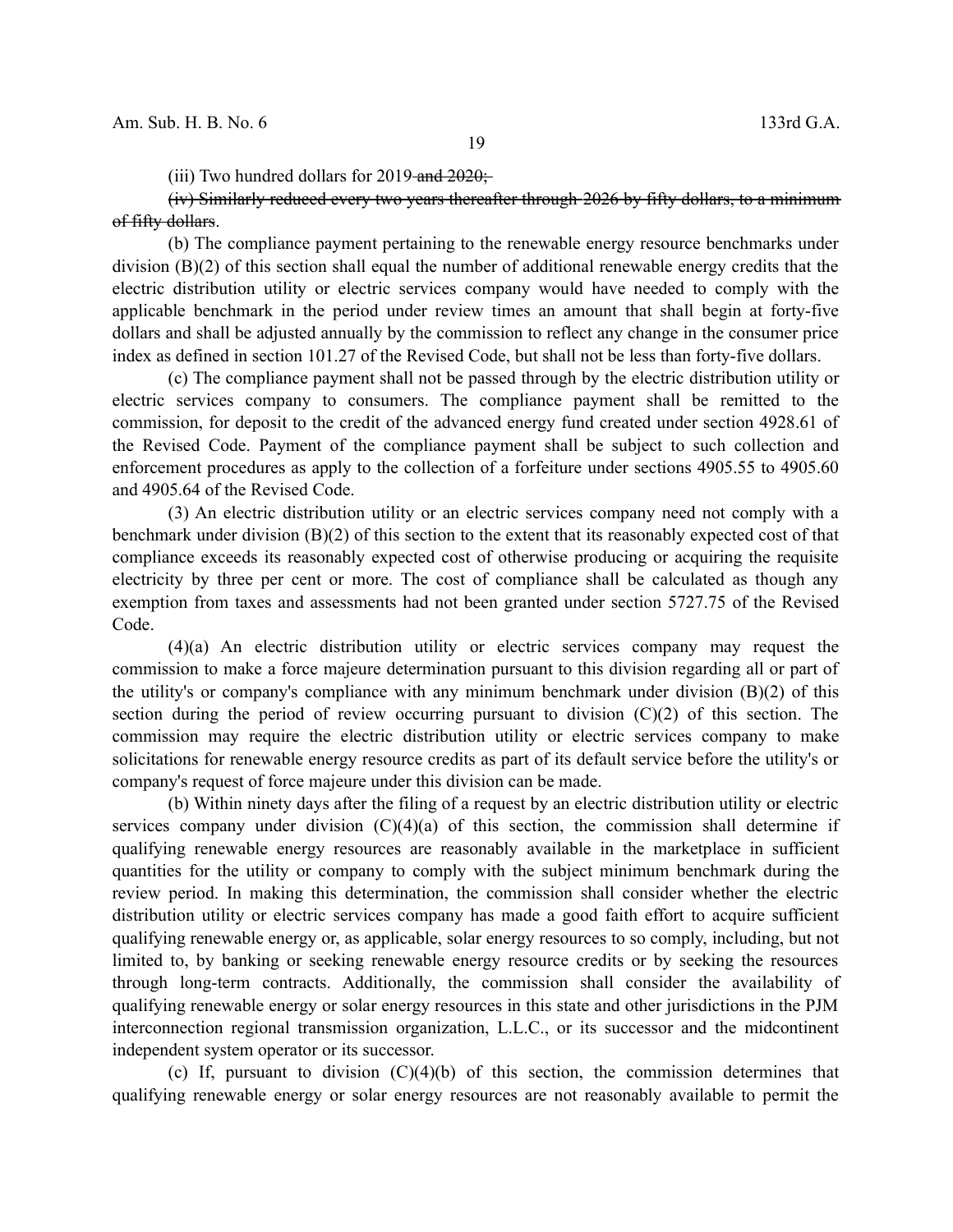electric distribution utility or electric services company to comply, during the period of review, with the subject minimum benchmark prescribed under division (B)(2) of this section, the commission shall modify that compliance obligation of the utility or company as it determines appropriate to accommodate the finding. Commission modification shall not automatically reduce the obligation for the electric distribution utility's or electric services company's compliance in subsequent years. If it modifies the electric distribution utility or electric services company obligation under division (C)(4) (c) of this section, the commission may require the utility or company, if sufficient renewable energy resource credits exist in the marketplace, to acquire additional renewable energy resource credits in subsequent years equivalent to the utility's or company's modified obligation under division (C)(4)(c) of this section.

(5) The commission shall establish a process to provide for at least an annual review of the renewable energy resource market in this state and in the service territories of the regional transmission organizations that manage transmission systems located in this state. The commission shall use the results of this study to identify any needed changes to the amount of the renewable energy compliance payment specified under divisions  $(C)(2)(a)$  and (b) of this section. Specifically, the commission may increase the amount to ensure that payment of compliance payments is not used to achieve compliance with this section in lieu of actually acquiring or realizing energy derived from qualifying renewable energy resources. However, if the commission finds that the amount of the compliance payment should be otherwise changed, the commission shall present this finding to the general assembly for legislative enactment.

(D) The commission annually shall submit to the general assembly in accordance with section 101.68 of the Revised Code a report describing all of the following:

(1) The compliance of electric distribution utilities and electric services companies with division (B) of this section;

(2) The average annual cost of renewable energy credits purchased by utilities and companies for the year covered in the report;

(3) Any strategy for utility and company compliance or for encouraging the use of qualifying renewable energy resources in supplying this state's electricity needs in a manner that considers available technology, costs, job creation, and economic impacts.

The commission shall begin providing the information described in division (D)(2) of this section in each report submitted after September 10, 2012. The commission shall allow and consider public comments on the report prior to its submission to the general assembly. Nothing in the report shall be binding on any person, including any utility or company for the purpose of its compliance with any benchmark under division (B) of this section, or the enforcement of that provision under division (C) of this section.

(E) All costs incurred by an electric distribution utility in complying with the requirements of this section shall be bypassable by any consumer that has exercised choice of supplier under section 4928.03 of the Revised Code.

Sec. 4928.641. (A) If an electric distribution utility has executed a contract before April 1, 2014, to procure renewable energy resources and there are ongoing costs associated with that contract that are being recovered from customers through a bypassable charge as of the effective date of S.B. 310 of the 130th general assembly, September 12, 2014, that cost recovery shall, regardless of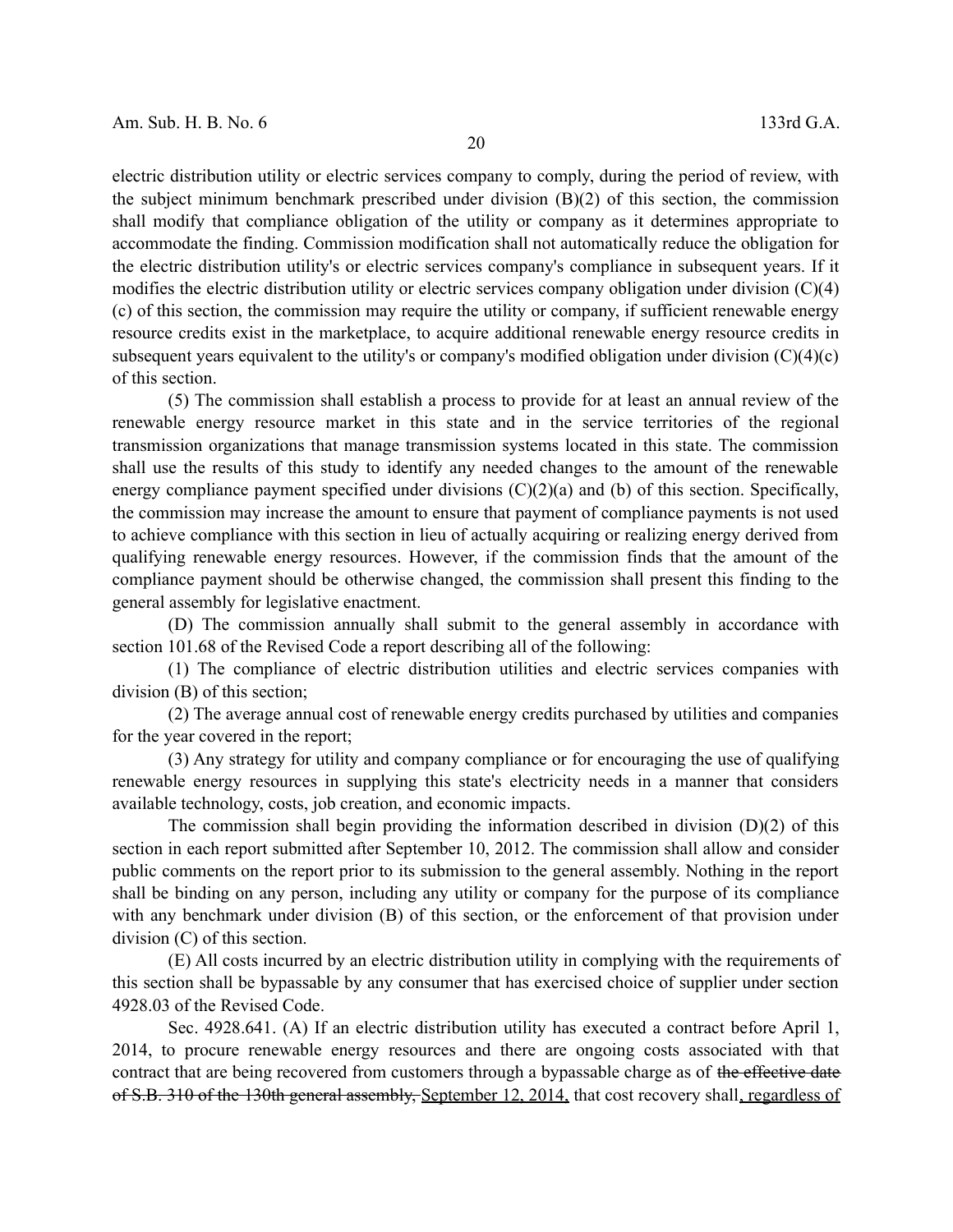the amendments to section 4928.64 of the Revised Code by H.B. 6 of the 133rd general assembly, continue on a bypassable basis-until the prudently incurred costs associated with that contract are fully recovered through December 31, 2032.

(B) Division (A) of this section applies only to costs associated with the original term of a contract described in that division and entered into before April 1, 2014. This section does not permit recovery of costs associated with an extension of such a contract. This section does not permit recovery of costs associated with an amendment of such a contract if that amendment was made on or after April 1, 2014.

 Sec. 4928.642. Beginning with compliance year 2020, the public utilities commission shall, in accordance with this section, reduce the number of kilowatt hours required for compliance with section 4928.64 of the Revised Code for all electric distribution utilities and all electric services companies in this state. The commission shall determine each utility's and each company's reduction by taking the total amount of kilowatt hours produced, if any, by all qualifying renewable resources, as defined in section 3706.40 of the Revised Code, during the preceding compliance year, allocating that total among all electric distribution utilities and electric services companies in proportion to their baselines for the subject compliance year, and subtracting that allocated amount from the utility's or company's compliance amount as otherwise determined under section 4928.64 of the Revised Code.

Sec. 4928.644. (A) The public utilities commission may reduce either baseline described in section 4928.643 of the Revised Code to adjust for new economic growth in the electric distribution utility's certified territory or in the electric services company's service area in this state.

 (B) To facilitate the competitiveness of mercantile customers located in this state that are registered as self-assessing purchasers under division  $(C)$  of section 5727.81 of the Revised Code, the commission shall reduce both baselines described in section 4928.643 of the Revised Code to exclude the load and usage of those self-assessing purchasers. Upon the effective date of this reduction, both of the following shall apply:

 (1) Any electric distribution utility or electric services company serving such a self-assessing purchaser shall be relieved of the amount of compliance with section 4928.64 of the Revised Code that would be required but for the baseline reduction.

 (2) Such a self-assessing purchaser shall be exempt from any bypassable charge imposed under division (E) of section 4928.64 of the Revised Code.

Sec. 4928.645. (A) An electric distribution utility or electric services company may use, for the purpose of complying with the requirements under divisions (B)(1) and (2) of section 4928.64 of the Revised Code, renewable energy credits any time in the five calendar years following the date of their purchase or acquisition from any entity, including, but not limited to, the following:

(1) A mercantile customer;

(2) An owner or operator of a hydroelectric generating facility that is located at a dam on a river, or on any water discharged to a river, that is within or bordering this state or within or bordering an adjoining state, or that produces power that can be shown to be deliverable into this state;

(3) A seller of compressed natural gas that has been produced from biologically derived methane gas, provided that the seller may only provide renewable energy credits for metered amounts of gas.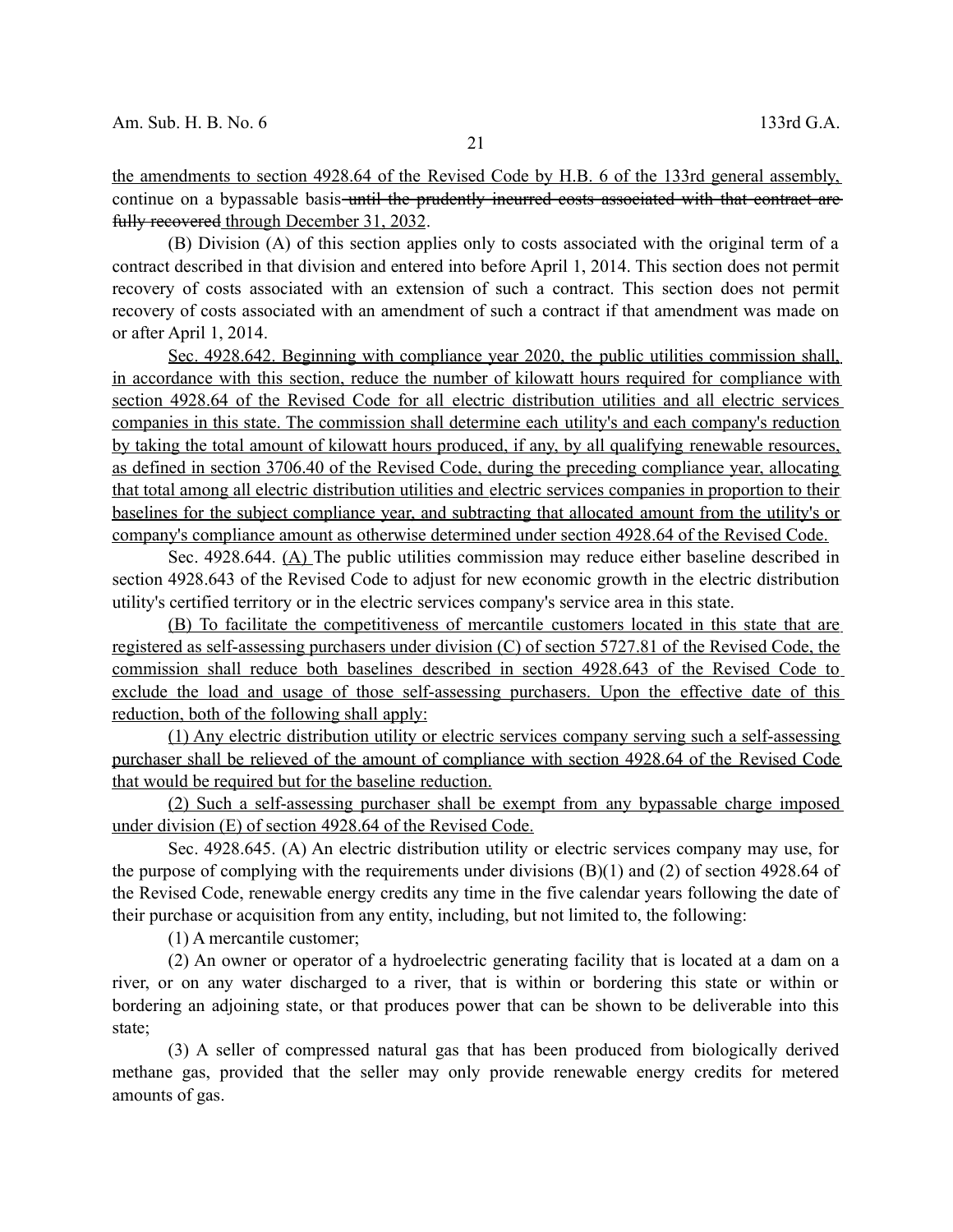(B)(1) The public utilities commission shall adopt rules specifying that one unit of credit shall equal one megawatt hour of electricity derived from renewable energy resources, except that, for a generating facility of seventy-five megawatts or greater that is situated within this state and has committed by December 31, 2009, to modify or retrofit its generating unit or units to enable the facility to generate principally from biomass energy by June 30, 2013, each megawatt hour of electricity generated principally from that biomass energy shall equal, in units of credit, the product obtained by multiplying the actual percentage of biomass feedstock heat input used to generate such megawatt hour by the quotient obtained by dividing the then existing unit dollar amount used to determine a renewable energy compliance payment as provided under division (C)(2)(b) of section 4928.64 of the Revised Code by the then existing market value of one renewable energy credit, but such megawatt hour shall not equal less than one unit of credit. Renewable energy resources do not have to be converted to electricity in order to be eligible to receive renewable energy credits. The rules shall specify that, for purposes of converting the quantity of energy derived from biologically derived methane gas to an electricity equivalent, one megawatt hour equals 3,412,142 British thermal units.

(2) The rules also shall provide for this state a system of registering renewable energy credits by specifying which of any generally available registries shall be used for that purpose and not by creating a registry. That selected system of registering renewable energy credits shall allow a hydroelectric generating facility to be eligible for obtaining renewable energy credits and shall allow customer-sited projects or actions the broadest opportunities to be eligible for obtaining renewable energy credits.

 (C) Beginning January 1, 2020 , a qualifying renewable resource as defined in section 3706.40 of the Revised Code is not eligible to obtain a renewable energy credit under this section for any megawatt hour for which the resource has been issued a renewable energy credit under section 3706.45 of the Revised Code.

Sec. 4928.66. (A)(1)(a) Beginning in 2009, an electric distribution utility shall implement energy efficiency programs that achieve energy savings equivalent to at least three-tenths of one per cent of the total, annual average, and normalized kilowatt-hour sales of the electric distribution utility during the preceding three calendar years to customers in this state. An energy efficiency program may include a combined heat and power system placed into service or retrofitted on or after the effective date of the amendment of this section by S.B. 315 of the 129th general assembly, September 10, 2012, or a waste energy recovery system placed into service or retrofitted on or after September 10, 2012, except that a waste energy recovery system described in division (A)(38)(b) of section 4928.01 of the Revised Code may be included only if it was placed into service between January 1, 2002, and December 31, 2004. For a waste energy recovery or combined heat and power system, the savings shall be as estimated by the public utilities commission. The savings requirement, using such a three-year average, shall increase to an additional five-tenths of one per cent in 2010, seven-tenths of one per cent in 2011, eight-tenths of one per cent in 2012, nine-tenths of one per cent in 2013, and one per cent in 2014. In 2015 and 2016, an electric distribution utility shall achieve energy savings equal to the result of subtracting the cumulative energy savings achieved since 2009 from the product of multiplying the baseline for energy savings, described in division (A)(2)(a) of this section, by four and two-tenths of one per cent. If the result is zero or less for the year for which the calculation is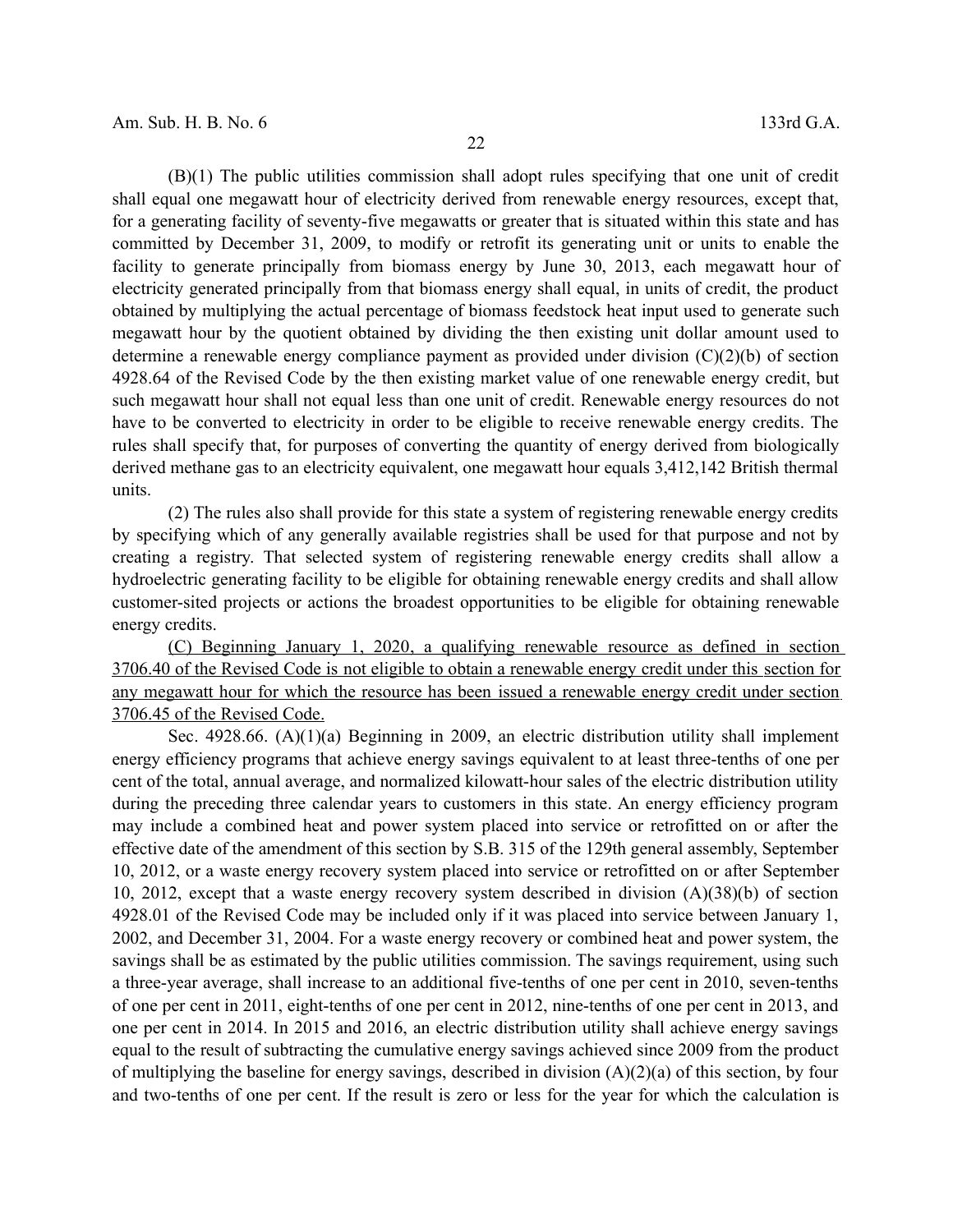being made, the utility shall not be required to achieve additional energy savings for that year, but may achieve additional energy savings for that year. Thereafter, the The annual savings requirements shall be, for years 2017, 2018, 2019, and 2020, an additional one per cent of the baseline, and two per cent each year thereafter, achieving cumulative energy savings in excess of twenty-two per cent by the end of 2027. For purposes of a waste energy recovery or combined heat and power system, an electric distribution utility shall not apply more than the total annual percentage of the electric distribution utility's industrial-customer load, relative to the electric distribution utility's total load, to the annual energy savings requirement.

(b) Beginning in 2009, an electric distribution utility shall implement peak demand reduction programs designed to achieve a one per cent reduction in peak demand in 2009 and an additional seventy-five hundredths of one per cent reduction each year through 2014. In 2015 and 2016, an electric distribution utility shall achieve a reduction in peak demand equal to the result of subtracting the cumulative peak demand reductions achieved since 2009 from the product of multiplying the baseline for peak demand reduction, described in division  $(A)(2)(a)$  of this section, by four and seventy-five hundredths of one per cent. If the result is zero or less for the year for which the calculation is being made, the utility shall not be required to achieve an additional reduction in peak demand for that year, but may achieve an additional reduction in peak demand for that year. In 2017 and each year thereafter through 2020, the utility shall achieve an additional seventy-five hundredths of one per cent reduction in peak demand.

(2) For the purposes of divisions  $(A)(1)(a)$  and  $(b)$  of this section:

(a) The baseline for energy savings under division  $(A)(1)(a)$  of this section shall be the average of the total kilowatt hours the electric distribution utility sold in the preceding three calendar years. The baseline for a peak demand reduction under division (A)(1)(b) of this section shall be the average peak demand on the utility in the preceding three calendar years, except that the commission may reduce either baseline to adjust for new economic growth in the utility's certified territory. Neither baseline shall include the load and usage of any of the following customers:

(i) Beginning January 1, 2017, a customer for which a reasonable arrangement has been approved under section 4905.31 of the Revised Code;

(ii) A customer that has opted out of the utility's portfolio plan under section 4928.6611 of the Revised Code;

(iii) A customer that has opted out of the utility's portfolio plan under Section 8 of S.B. 310 of the 130th general assembly.

(b) The commission may amend the benchmarks set forth in division  $(A)(1)(a)$  or (b) of this section if, after application by the electric distribution utility, the commission determines that the amendment is necessary because the utility cannot reasonably achieve the benchmarks due to regulatory, economic, or technological reasons beyond its reasonable control.

(c) Compliance with divisions  $(A)(1)(a)$  and  $(b)$  of this section shall be measured by including the effects of all demand-response programs for mercantile customers of the subject electric distribution utility, all waste energy recovery systems and all combined heat and power systems, and all such mercantile customer-sited energy efficiency, including waste energy recovery and combined heat and power, and peak demand reduction programs, adjusted upward by the appropriate loss factors. Any mechanism designed to recover the cost of energy efficiency, including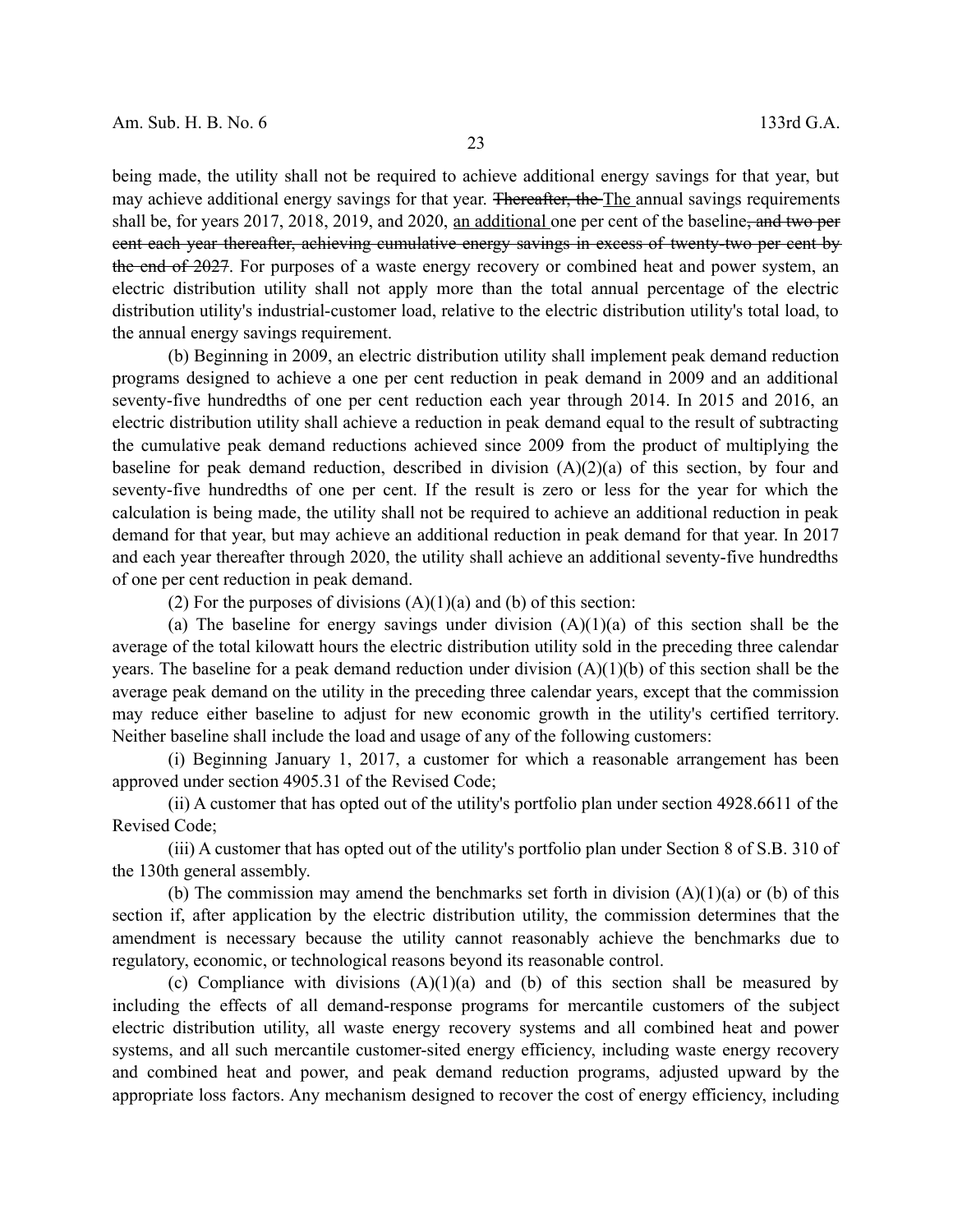waste energy recovery and combined heat and power, and peak demand reduction programs under divisions (A)(1)(a) and (b) of this section may exempt mercantile customers that commit their demand-response or other customer-sited capabilities, whether existing or new, for integration into the electric distribution utility's demand-response, energy efficiency, including waste energy recovery and combined heat and power, or peak demand reduction programs, if the commission determines that that exemption reasonably encourages such customers to commit those capabilities to those programs. If a mercantile customer makes such existing or new demand-response, energy efficiency, including waste energy recovery and combined heat and power, or peak demand reduction capability available to an electric distribution utility pursuant to division  $(A)(2)(c)$  of this section, the electric utility's baseline under division (A)(2)(a) of this section shall be adjusted to exclude the effects of all such demand-response, energy efficiency, including waste energy recovery and combined heat and power, or peak demand reduction programs that may have existed during the period used to establish the baseline. The baseline also shall be normalized for changes in numbers of customers, sales, weather, peak demand, and other appropriate factors so that the compliance measurement is not unduly influenced by factors outside the control of the electric distribution utility.

(d)(i) Programs implemented by a utility may include the following:

(I) Demand-response programs;

(II) Smart grid investment programs, provided that such programs are demonstrated to be cost-beneficial;

(III) Customer-sited programs, including waste energy recovery and combined heat and power systems;

(IV) Transmission and distribution infrastructure improvements that reduce line losses;

(V) Energy efficiency savings and peak demand reduction that are achieved, in whole or in part, as a result of funding provided from the universal service fund established by section 4928.51 of the Revised Code to benefit low-income customers through programs that include, but are not limited to, energy audits, the installation of energy efficiency insulation, appliances, and windows, and other weatherization measures.

(ii) No energy efficiency or peak demand reduction achieved under divisions  $(A)(2)(d)(i)(IV)$ and (V) of this section shall qualify for shared savings.

(iii) Division  $(A)(2)(c)$  of this section shall be applied to include facilitating efforts by a mercantile customer or group of those customers to offer customer-sited demand-response, energy efficiency, including waste energy recovery and combined heat and power, or peak demand reduction capabilities to the electric distribution utility as part of a reasonable arrangement submitted to the commission pursuant to section 4905.31 of the Revised Code.

(e) No programs or improvements described in division (A)(2)(d) of this section shall conflict with any statewide building code adopted by the board of building standards.

(B) In accordance with rules it shall adopt, the public utilities commission shall produce and docket at the commission an annual report containing the results of its verification of the annual levels of energy efficiency and of peak demand reductions achieved by each electric distribution utility pursuant to division (A) of this section. A copy of the report shall be provided to the consumers' counsel.

(C) If the commission determines, after notice and opportunity for hearing and based upon its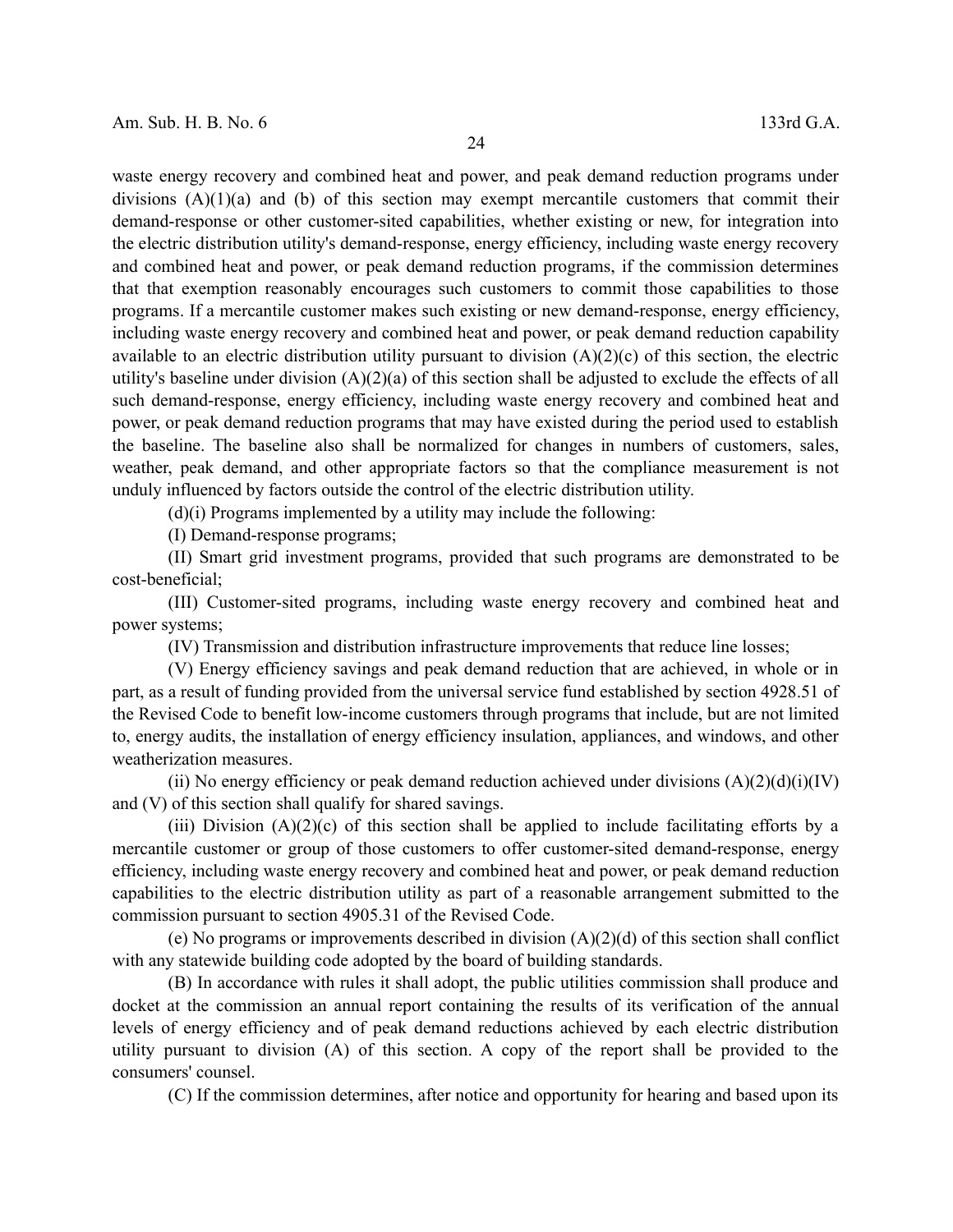report under division (B) of this section, that an electric distribution utility has failed to comply with an energy efficiency or peak demand reduction requirement of division (A) of this section, the commission shall assess a forfeiture on the utility as provided under sections 4905.55 to 4905.60 and 4905.64 of the Revised Code, either in the amount, per day per undercompliance or noncompliance, relative to the period of the report, equal to that prescribed for noncompliances under section 4905.54 of the Revised Code, or in an amount equal to the then existing market value of one renewable energy credit per megawatt hour of undercompliance or noncompliance. Revenue from any forfeiture assessed under this division shall be deposited to the credit of the advanced energy fund created under section 4928.61 of the Revised Code.

(D) The commission may establish rules regarding the content of an application by an electric distribution utility for commission approval of a revenue decoupling mechanism under this division. Such an application shall not be considered an application to increase rates and may be included as part of a proposal to establish, continue, or expand energy efficiency or conservation programs. The commission by order may approve an application under this division if it determines both that the revenue decoupling mechanism provides for the recovery of revenue that otherwise may be forgone by the utility as a result of or in connection with the implementation by the electric distribution utility of any energy efficiency or energy conservation programs and reasonably aligns the interests of the utility and of its customers in favor of those programs.

(E) The commission additionally shall adopt rules that require an electric distribution utility to provide a customer upon request with two years' consumption data in an accessible form.

 $(F)(1)$  As used in divisions  $(F)(2)$ ,  $(3)$ , and  $(4)$  of this section, "portfolio plan" has the same meaning as in division (C)(1) of section 4928.6610 of the Revised Code.

 (2) If an electric distribution utility has a portfolio plan in effect as of the effective date of the amendments to this section by H.B. 6 of the 133rd general assembly and that plan expires before December 31, 2020, the commission shall extend the plan through that date. All portfolio plans shall terminate on that date.

 (3) If a portfolio plan is extended beyond its commission approved term by division (F)(2) of this section, the existing plan's budget shall be increased for the extended term to include an amount equal to the annual average of the approved budget for all years of the portfolio plan in effect as of the effective date of the amendments to this section by H.B. 6 of the 133rd general assembly.

 (4) All other terms and conditions of a portfolio plan extended beyond its commission approved term by division (F)(2) of this section shall remain the same unless changes are authorized by the commission.

 (G)(1) Not later than February 1, 2021, the commission shall determine the cumulative energy savings collectively achieved, since 2009, by all electric distribution utilities in this state as of December 31, 2020. In determining that cumulative total, the commission shall do both of the following:

 (a) Include energy savings that were estimated by the commission to be achieved as of December 31, 2020, and banked under division (G) of section 4928.662 of the Revised Code;

 (b) Use an energy savings baseline that is the average of the total kilowatt hours sold by all electric distribution utilities in this state in the calendar years 2018, 2019, and 2020. The baseline shall exclude the load and usage described in division  $(A)(2)(a)(i)$ , (ii), and (iii) of this section. That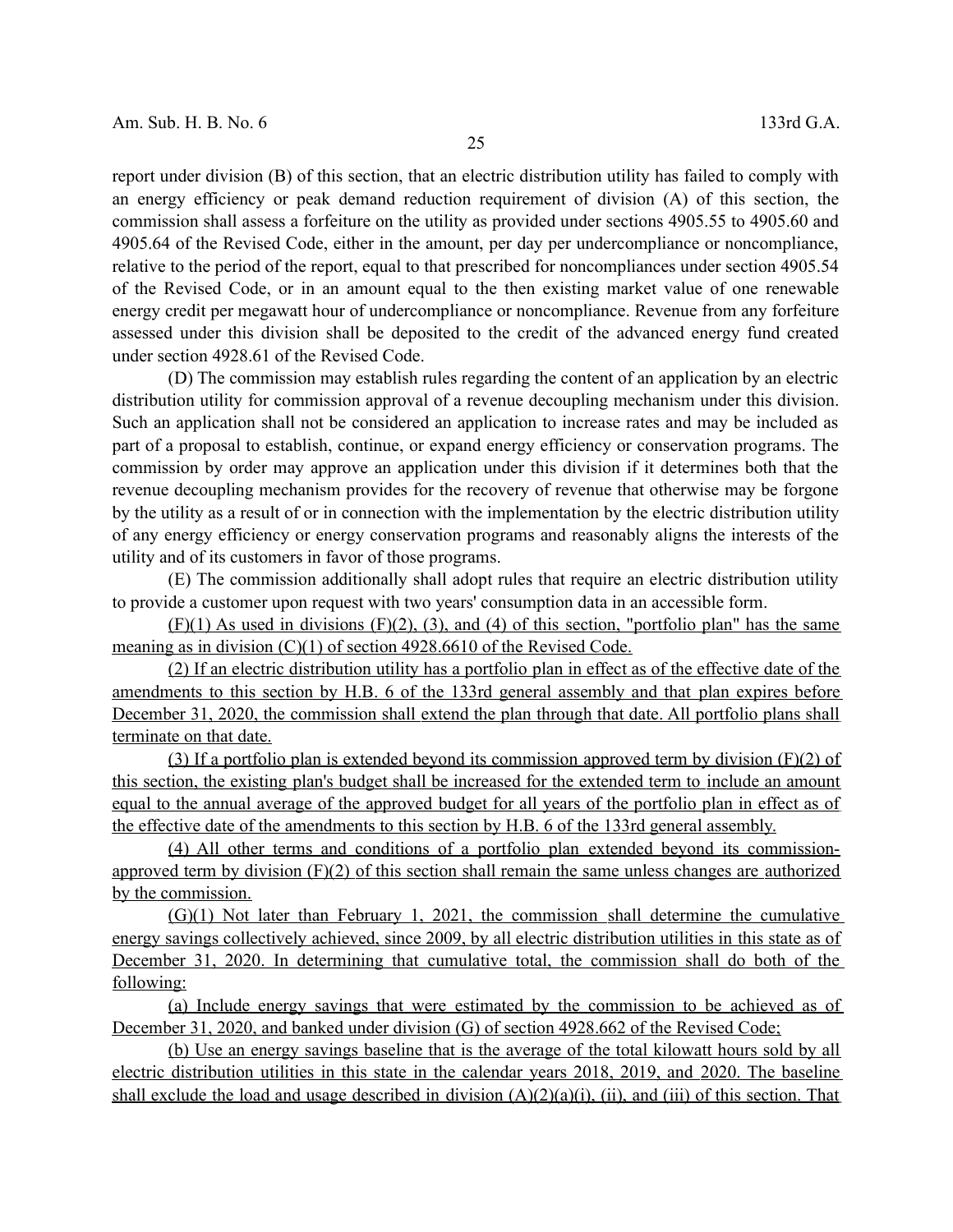baseline may also be reduced for new economic growth in the utility's certified territory as provided in division (A)(2)(a) of this section and adjusted and normalized as provided in division (A)(2)(c) of this section.

 (2)(a) If the cumulative energy savings collectively achieved as determined by the commission under division (G)(1) of this section is at least seventeen and one-half per cent of the baseline described in division  $(G)(1)(b)$  of this section, then full compliance with division  $(A)(1)(a)$  of this section shall be deemed to have been achieved notwithstanding any provision of this section to the contrary.

 (b) If the cumulative energy savings collectively achieved as determined by the commission under division  $(G)(1)$  of this section is less than seventeen and one-half per cent of the baseline described in division  $(G)(1)(b)$  of this section, then both of the following shall apply:

 (i) The commission shall determine the manner in which further implementation of energy efficiency programs shall occur as may be reasonably necessary for collective achievement of cumulative energy savings equal to seventeen and one-half percent, and not more, of the baseline described in division  $(G)(1)(b)$  of this section.

(ii) Full compliance with division  $(A)(1)(a)$  of this section shall be deemed to be achieved as of a date certain established by the commission notwithstanding any provision of this section to the contrary.

(3) Upon the date that full compliance with division  $(A)(1)(a)$  of this section is deemed achieved under division  $(G)(2)(a)$  or (b) of this section, any electric distribution utility cost recovery mechanisms authorized by the commission for compliance with this section shall terminate except as may be necessary to reconcile the difference between revenue collected and the allowable cost of compliance associated with compliance efforts occurring prior to the date upon which full compliance with division  $(A)(1)(a)$  of this section is deemed achieved. No such cost recovery mechanism shall be authorized by the commission beyond the period of time required to complete this final reconciliation.

Sec. 4928.6610. As used in sections 4928.6611 to 4928.6616 4928.6615 of the Revised Code:

(A) "Customer" means any either of the following:

 (1) Effective January 1, 2020, a mercantile customer as defined in section 4928.01 of the Revised Code;

(2) Any customer of an electric distribution utility to which either of the following applies:

 $(1)$  (a) The customer receives service above the primary voltage level as determined by the utility's tariff classification.

 $(2)$  (b) The customer is a commercial or industrial customer to which both of the following apply:

 $(a)$  (i) The customer receives electricity through a meter of an end user or through more than one meter at a single location in a quantity that exceeds forty-five million kilowatt hours of electricity for the preceding calendar year.

 $(b)$  (ii) The customer has made a written request for registration as a self-assessing purchaser pursuant to section 5727.81 of the Revised Code.

(B) "Energy intensity" means the amount of energy, from electricity, used or consumed per unit of production.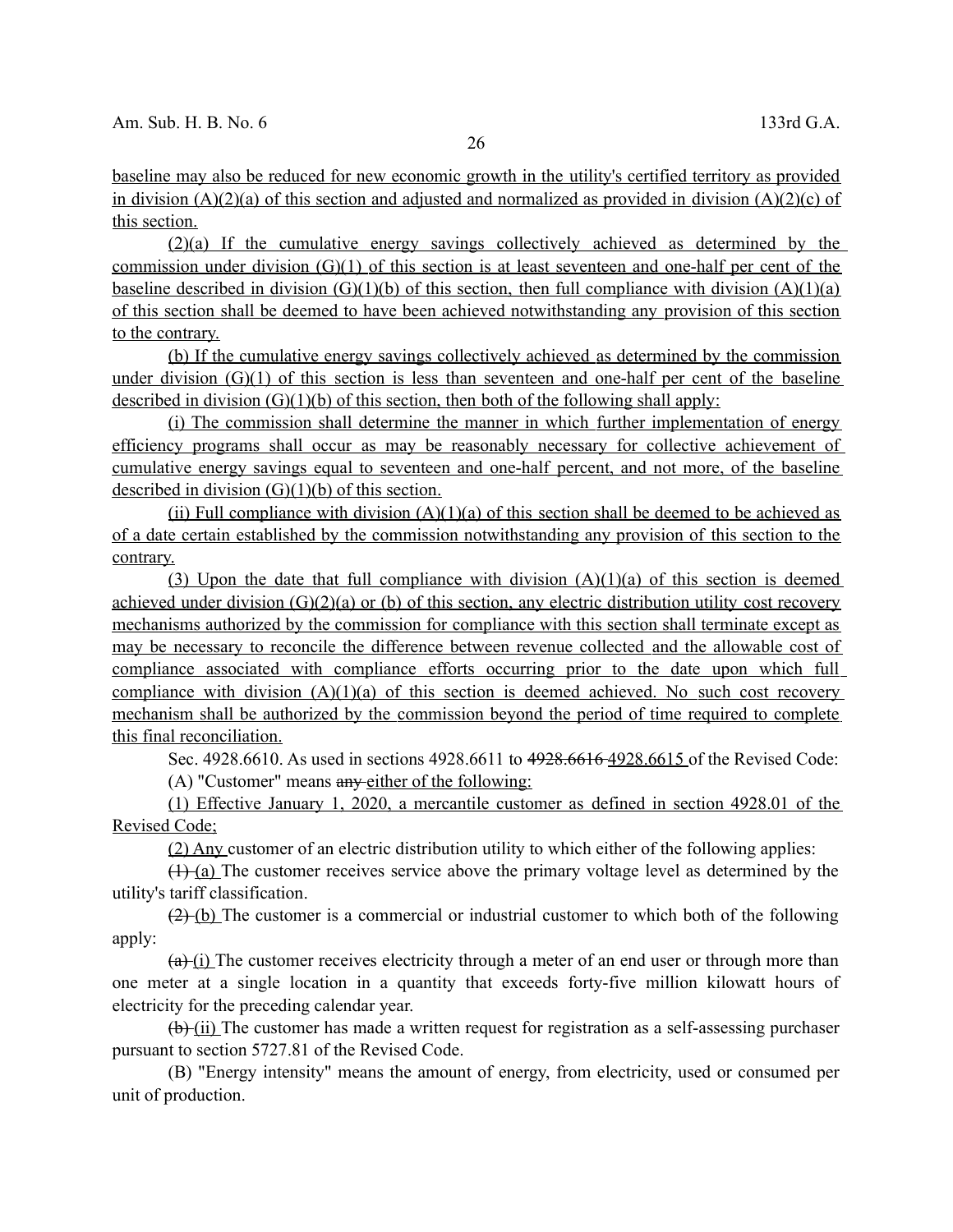(C) "Portfolio plan" means either of the following:

 (1) The comprehensive energy efficiency and peak-demand reduction program portfolio plan required under rules adopted by the public utilities commission and codified in Chapter 4901:1-39 of the Administrative Code or hereafter recodified or amended;

(2) Any plan implemented pursuant to division (G) of section 4928.66 of the Revised Code.

 Sec. 4928.75. Beginning in fiscal year 2021 and each fiscal year thereafter, the director of development services shall, in each fiscal year, submit a completed waiver request in accordance with section 96.83 of Title 45 of the Code of Federal Regulations to the United States department of health and human services and any other applicable federal agencies for the state to expend twenty five per cent of federal low-income home energy assistance programs funds from the home energy assistance block grants for weatherization services allowed by section 96.83(a) of Title 45 of the Code of Federal Regulations to the United States department of health and human services.

 Sec. 4928.80. (A) Each electric distribution utility shall file with the public utilities commission a rate schedule applicable to county fairs and agricultural societies that includes either of the following:

(1) A fixed monthly service fee;

(2) An energy charge on a kilowatt-hour basis.

 (B) The minimum monthly charge shall not exceed the fixed monthly service fee and the customer shall not be subject to any demand-based riders.

 (C) The electric distribution utility shall be eligible to recover any revenue loss associated with customer migration to this new rate schedule.

 Sec. 5727.231. The taxable property of an electric company that is or is part of a qualifying nuclear resource receiving payments for nuclear resource credits under section 3706.55 of the Revised Code for any part of a tax year may not be assessed for that year under section 5727.23 of the Revised Code at less than the taxable value of such property as of the effective date of H.B. 6 of the 133rd general assembly. The electric company may not value such property at less than its taxable value as of that date in its annual report filed under section 5727.08 of the Revised Code or file a petition for reassessment seeking a reduction in taxable value below the taxable value of such property as of that date, and the tax commissioner may not grant such a reduction, under section 5727.47 of the Revised Code.

Sec. 5727.75. (A) For purposes of this section:

(1) "Qualified energy project" means an energy project certified by the director of development services pursuant to this section.

(2) "Energy project" means a project to provide electric power through the construction, installation, and use of an energy facility.

(3) "Alternative energy zone" means a county declared as such by the board of county commissioners under division  $(E)(1)(b)$  or  $(c)$  of this section.

(4) "Full-time equivalent employee" means the total number of employee-hours for which compensation was paid to individuals employed at a qualified energy project for services performed at the project during the calendar year divided by two thousand eighty hours.

(5) "Solar energy project" means an energy project composed of an energy facility using solar panels to generate electricity.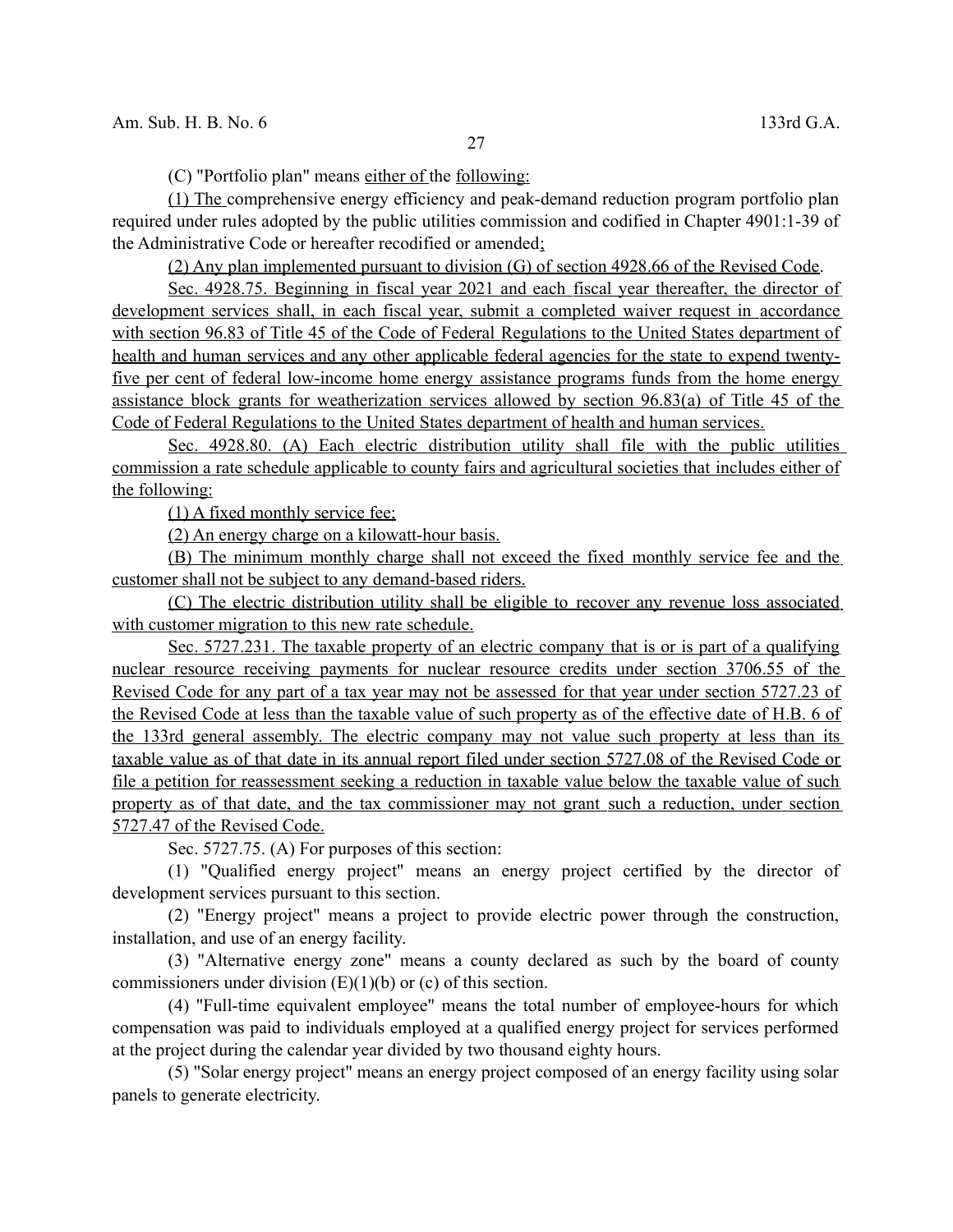(6) "Internet identifier of record" has the same meaning as in section 9.312 of the Revised Code.

(B)(1) Tangible personal property of a qualified energy project using renewable energy resources is exempt from taxation for tax years 2011 through 2021 if all of the following conditions are satisfied:

(a) On or before December 31, 2020, the owner or a lessee pursuant to a sale and leaseback transaction of the project submits an application to the power siting board for a certificate under section 4906.20 of the Revised Code, or if that section does not apply, submits an application for any approval, consent, permit, or certificate or satisfies any condition required by a public agency or political subdivision of this state for the construction or initial operation of an energy project.

(b) Construction or installation of the energy facility begins on or after January 1, 2009, and before January 1, 2021. For the purposes of this division, construction begins on the earlier of the date of application for a certificate or other approval or permit described in division  $(B)(1)(a)$  of this section, or the date the contract for the construction or installation of the energy facility is entered into.

(c) For a qualified energy project with a nameplate capacity of five-twenty megawatts or greater, a board of county commissioners of a county in which property of the project is located has adopted a resolution under division  $(E)(1)(b)$  or (c) of this section to approve the application submitted under division (E) of this section to exempt the property located in that county from taxation. A board's adoption of a resolution rejecting an application or its failure to adopt a resolution approving the application does not affect the tax-exempt status of the qualified energy project's property that is located in another county.

(2) If tangible personal property of a qualified energy project using renewable energy resources was exempt from taxation under this section beginning in any of tax years 2011 through  $2021$ , and the certification under division (E)(2) of this section has not been revoked, the tangible personal property of the qualified energy project is exempt from taxation for tax year 2022 and all ensuing tax years if the property was placed into service before January 1, 2022, as certified in the construction progress report required under division  $(F)(2)$  of this section. Tangible personal property that has not been placed into service before that date is taxable property subject to taxation. An energy project for which certification has been revoked is ineligible for further exemption under this section. Revocation does not affect the tax-exempt status of the project's tangible personal property for the tax year in which revocation occurs or any prior tax year.

(C) Tangible personal property of a qualified energy project using clean coal technology, advanced nuclear technology, or cogeneration technology is exempt from taxation for the first tax year that the property would be listed for taxation and all subsequent years if all of the following circumstances are met:

(1) The property was placed into service before January 1, 2021. Tangible personal property that has not been placed into service before that date is taxable property subject to taxation.

(2) For such a qualified energy project with a nameplate capacity of  $f$ ive twenty megawatts or greater, a board of county commissioners of a county in which property of the qualified energy project is located has adopted a resolution under division  $(E)(1)(b)$  or (c) of this section to approve the application submitted under division (E) of this section to exempt the property located in that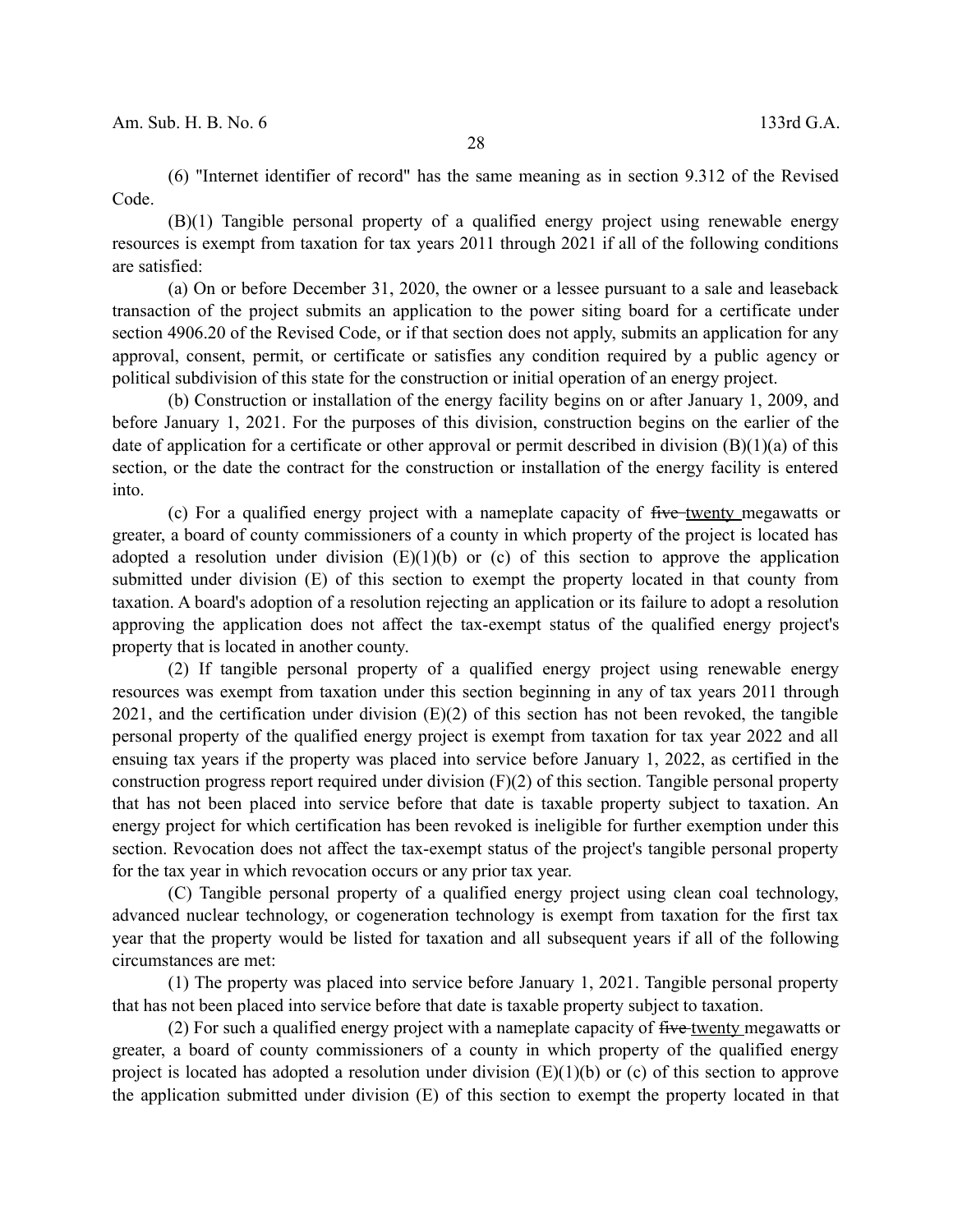county from taxation. A board's adoption of a resolution rejecting the application or its failure to adopt a resolution approving the application does not affect the tax-exempt status of the qualified energy project's property that is located in another county.

(3) The certification for the qualified energy project issued under division  $(E)(2)$  of this section has not been revoked. An energy project for which certification has been revoked is ineligible for exemption under this section. Revocation does not affect the tax-exempt status of the project's tangible personal property for the tax year in which revocation occurs or any prior tax year.

(D) Except as otherwise provided in this section, real property of a qualified energy project is exempt from taxation for any tax year for which the tangible personal property of the qualified energy project is exempted under this section.

(E)(1)(a) A person may apply to the director of development services for certification of an energy project as a qualified energy project on or before the following dates:

(i) December 31, 2020, for an energy project using renewable energy resources;

(ii) December 31, 2017, for an energy project using clean coal technology, advanced nuclear technology, or cogeneration technology.

(b) The director shall forward a copy of each application for certification of an energy project with a nameplate capacity of five twenty megawatts or greater to the board of county commissioners of each county in which the project is located and to each taxing unit with territory located in each of the affected counties. Any board that receives from the director a copy of an application submitted under this division shall adopt a resolution approving or rejecting the application unless it has adopted a resolution under division  $(E)(1)(c)$  of this section. A resolution adopted under division  $(E)$ (1)(b) or (c) of this section may require an annual service payment to be made in addition to the service payment required under division (G) of this section. The sum of the service payment required in the resolution and the service payment required under division (G) of this section shall not exceed nine thousand dollars per megawatt of nameplate capacity located in the county. The resolution shall specify the time and manner in which the payments required by the resolution shall be paid to the county treasurer. The county treasurer shall deposit the payment to the credit of the county's general fund to be used for any purpose for which money credited to that fund may be used.

The board shall send copies of the resolution to the owner of the facility and the director by certified mail or, if the board has record of an internet identifier of record associated with the owner or director, by ordinary mail and by that internet identifier of record. The board shall send such notice within thirty days after receipt of the application, or a longer period of time if authorized by the director.

(c) A board of county commissioners may adopt a resolution declaring the county to be an alternative energy zone and declaring all applications submitted to the director of development services under this division after the adoption of the resolution, and prior to its repeal, to be approved by the board.

All tangible personal property and real property of an energy project with a nameplate capacity of five twenty megawatts or greater is taxable if it is located in a county in which the board of county commissioners adopted a resolution rejecting the application submitted under this division or failed to adopt a resolution approving the application under division  $(E)(1)(b)$  or (c) of this section.

(2) The director shall certify an energy project if all of the following circumstances exist: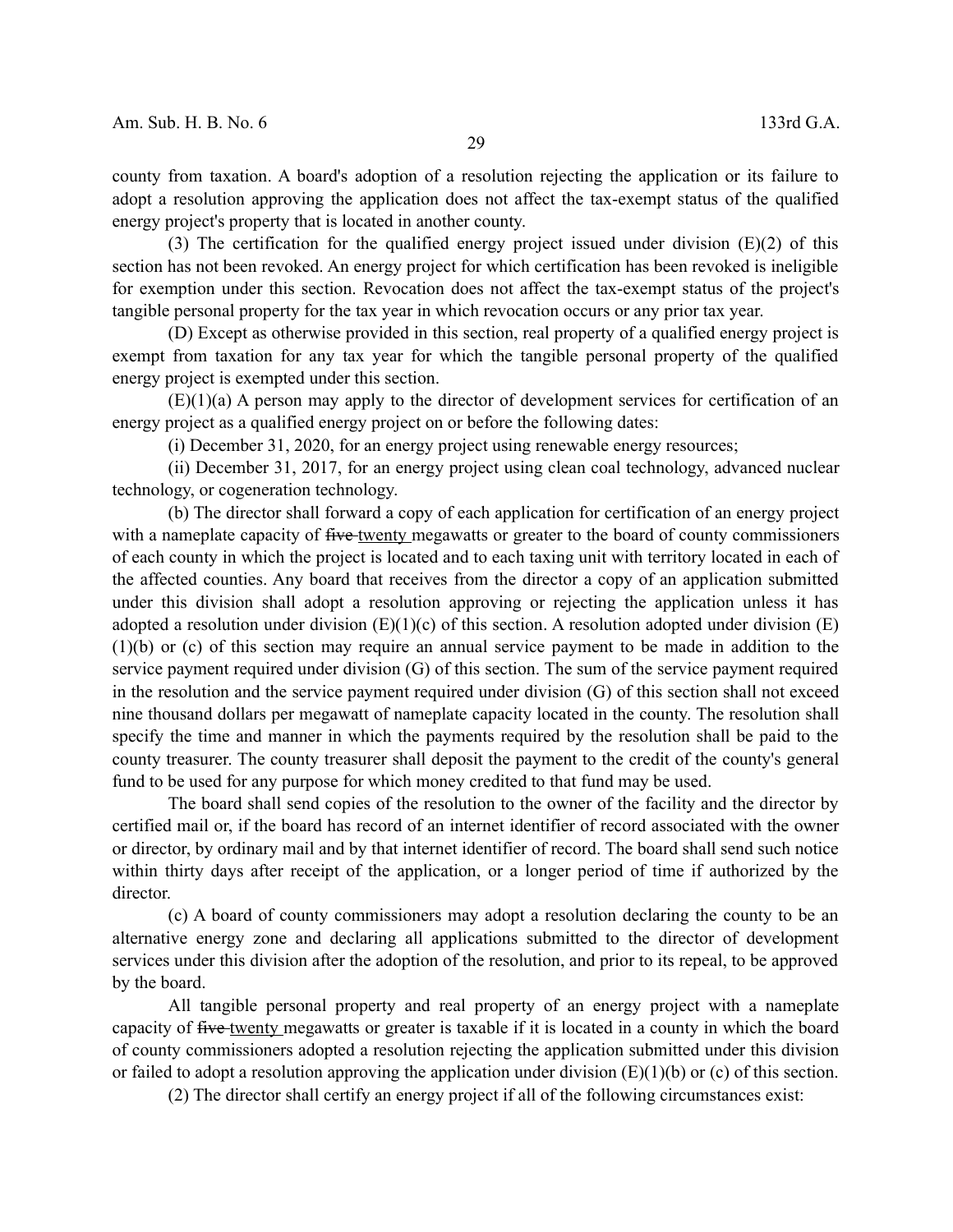(a) The application was timely submitted.

(b) For an energy project with a nameplate capacity of five-twenty megawatts or greater, a board of county commissioners of at least one county in which the project is located has adopted a resolution approving the application under division  $(E)(1)(b)$  or (c) of this section.

(c) No portion of the project's facility was used to supply electricity before December 31, 2009.

(3) The director shall deny a certification application if the director determines the person has failed to comply with any requirement under this section. The director may revoke a certification if the director determines the person, or subsequent owner or lessee pursuant to a sale and leaseback transaction of the qualified energy project, has failed to comply with any requirement under this section. Upon certification or revocation, the director shall notify the person, owner, or lessee, the tax commissioner, and the county auditor of a county in which the project is located of the certification or revocation. Notice shall be provided in a manner convenient to the director.

(F) The owner or a lessee pursuant to a sale and leaseback transaction of a qualified energy project shall do each of the following:

(1) Comply with all applicable regulations;

(2) File with the director of development services a certified construction progress report before the first day of March of each year during the energy facility's construction or installation indicating the percentage of the project completed, and the project's nameplate capacity, as of the preceding thirty-first day of December. Unless otherwise instructed by the director of development services, the owner or lessee of an energy project shall file a report with the director on or before the first day of March each year after completion of the energy facility's construction or installation indicating the project's nameplate capacity as of the preceding thirty-first day of December. Not later than sixty days after June 17, 2010, the owner or lessee of an energy project, the construction of which was completed before June 17, 2010, shall file a certificate indicating the project's nameplate capacity.

(3) File with the director of development services, in a manner prescribed by the director, a report of the total number of full-time equivalent employees, and the total number of full-time equivalent employees domiciled in Ohio, who are employed in the construction or installation of the energy facility;

(4) For energy projects with a nameplate capacity of five twenty megawatts or greater, repair all roads, bridges, and culverts affected by construction as reasonably required to restore them to their preconstruction condition, as determined by the county engineer in consultation with the local jurisdiction responsible for the roads, bridges, and culverts. In the event that the county engineer deems any road, bridge, or culvert to be inadequate to support the construction or decommissioning of the energy facility, the road, bridge, or culvert shall be rebuilt or reinforced to the specifications established by the county engineer prior to the construction or decommissioning of the facility. The owner or lessee of the facility shall post a bond in an amount established by the county engineer and to be held by the board of county commissioners to ensure funding for repairs of roads, bridges, and culverts affected during the construction. The bond shall be released by the board not later than one year after the date the repairs are completed. The energy facility owner or lessee pursuant to a sale and leaseback transaction shall post a bond, as may be required by the Ohio power siting board in the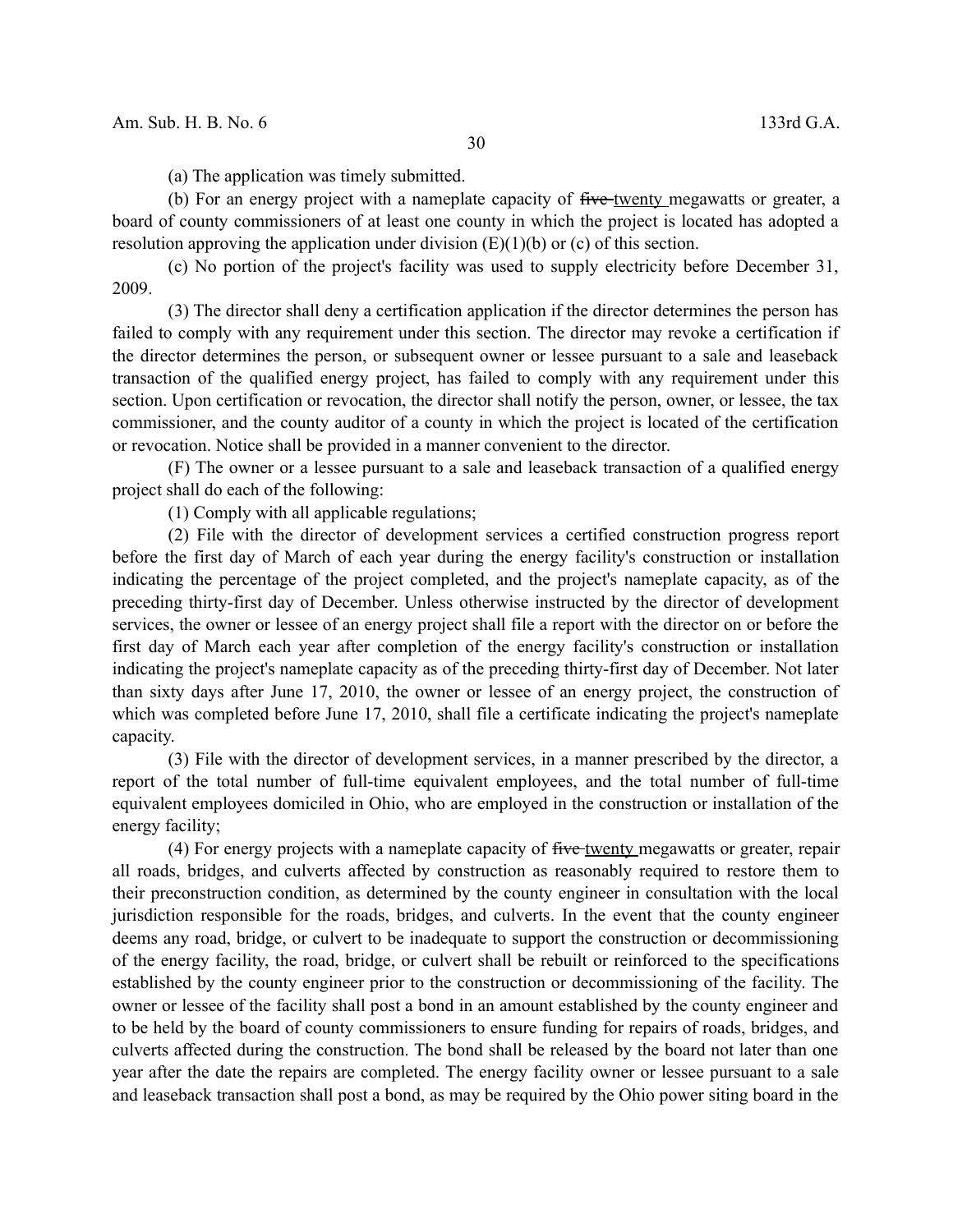certificate authorizing commencement of construction issued pursuant to section 4906.10 of the Revised Code, to ensure funding for repairs to roads, bridges, and culverts resulting from decommissioning of the facility. The energy facility owner or lessee and the county engineer may enter into an agreement regarding specific transportation plans, reinforcements, modifications, use and repair of roads, financial security to be provided, and any other relevant issue.

(5) Provide or facilitate training for fire and emergency responders for response to emergency situations related to the energy project and, for energy projects with a nameplate capacity of five twenty megawatts or greater, at the person's expense, equip the fire and emergency responders with proper equipment as reasonably required to enable them to respond to such emergency situations;

(6) Maintain a ratio of Ohio-domiciled full-time equivalent employees employed in the construction or installation of the energy project to total full-time equivalent employees employed in the construction or installation of the energy project of not less than eighty per cent in the case of a solar energy project, and not less than fifty per cent in the case of any other energy project. In the case of an energy project for which certification from the power siting board is required under section 4906.20 of the Revised Code, the number of full-time equivalent employees employed in the construction or installation of the energy project equals the number actually employed or the number projected to be employed in the certificate application, if such projection is required under regulations adopted pursuant to section 4906.03 of the Revised Code, whichever is greater. For all other energy projects, the number of full-time equivalent employees employed in the construction or installation of the energy project equals the number actually employed or the number projected to be employed by the director of development services, whichever is greater. To estimate the number of employees to be employed in the construction or installation of an energy project, the director shall use a generally accepted job-estimating model in use for renewable energy projects, including but not limited to the job and economic development impact model. The director may adjust an estimate produced by a model to account for variables not accounted for by the model.

(7) For energy projects with a nameplate capacity in excess of  $two-twenty_m$  excess of  $two-megawatts$ , establish a relationship with a member of the university system of Ohio as defined in section 3345.011 of the Revised Code or with a person offering an apprenticeship program registered with the employment and training administration within the United States department of labor or with the apprenticeship council created by section 4139.02 of the Revised Code, to educate and train individuals for careers in the wind or solar energy industry. The relationship may include endowments, cooperative programs, internships, apprenticeships, research and development projects, and curriculum development.

(8) Offer to sell power or renewable energy credits from the energy project to electric distribution utilities or electric service companies subject to renewable energy resource requirements under section 4928.64 of the Revised Code that have issued requests for proposal for such power or renewable energy credits. If no electric distribution utility or electric service company issues a request for proposal on or before December 31, 2010, or accepts an offer for power or renewable energy credits within forty-five days after the offer is submitted, power or renewable energy credits from the energy project may be sold to other persons. Division (F)(8) of this section does not apply if:

(a) The owner or lessee is a rural electric company or a municipal power agency as defined in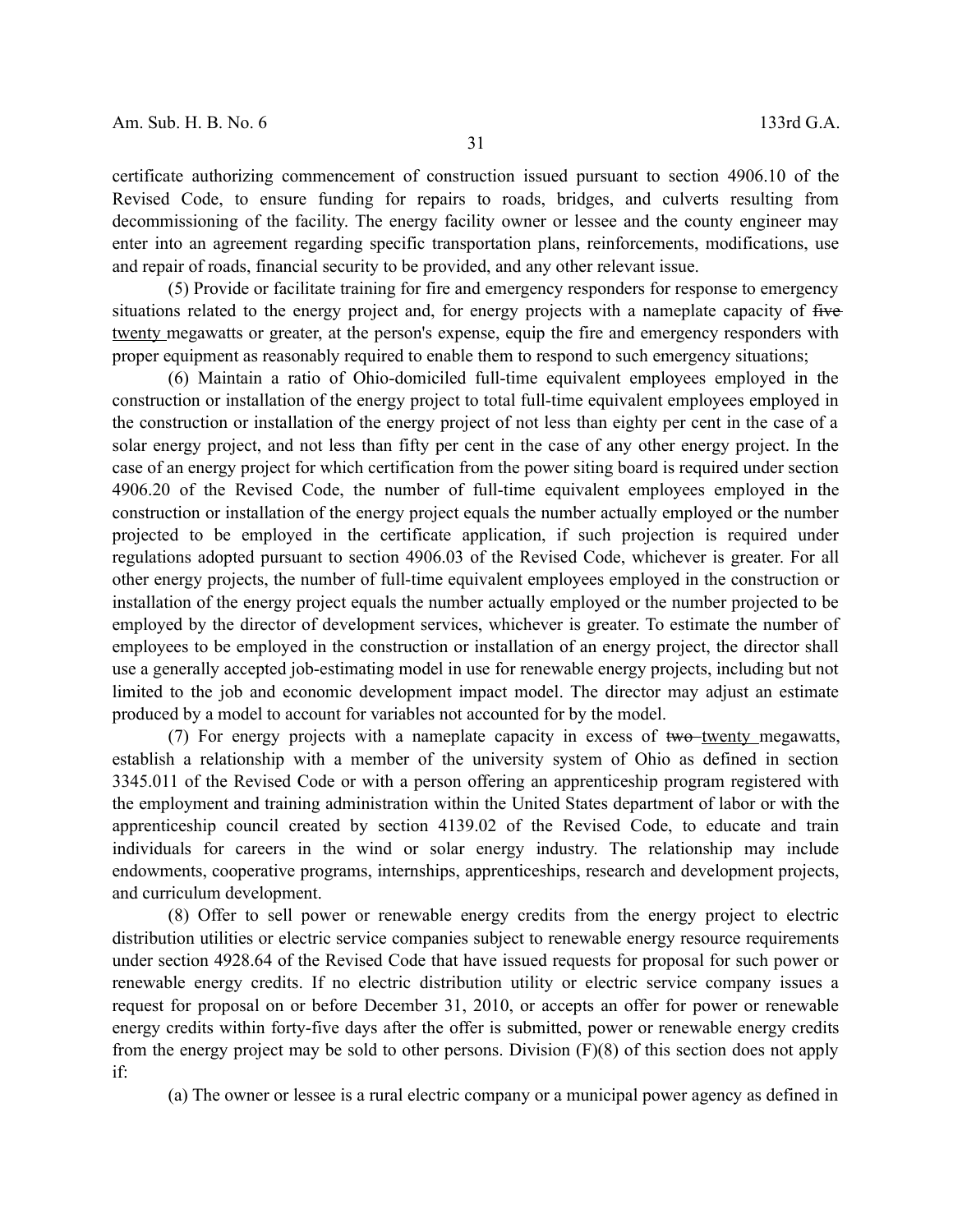section 3734.058 of the Revised Code.

(b) The owner or lessee is a person that, before completion of the energy project, contracted for the sale of power or renewable energy credits with a rural electric company or a municipal power agency.

(c) The owner or lessee contracts for the sale of power or renewable energy credits from the energy project before June 17, 2010.

(9) Make annual service payments as required by division (G) of this section and as may be required in a resolution adopted by a board of county commissioners under division (E) of this section.

(G) The owner or a lessee pursuant to a sale and leaseback transaction of a qualified energy project shall make annual service payments in lieu of taxes to the county treasurer on or before the final dates for payments of taxes on public utility personal property on the real and public utility personal property tax list for each tax year for which property of the energy project is exempt from taxation under this section. The county treasurer shall allocate the payment on the basis of the project's physical location. Upon receipt of a payment, or if timely payment has not been received, the county treasurer shall certify such receipt or non-receipt to the director of development services and tax commissioner in a form determined by the director and commissioner, respectively. Each payment shall be in the following amount:

(1) In the case of a solar energy project, seven thousand dollars per megawatt of nameplate capacity located in the county as of December 31, 2010, for tax year 2011, as of December 31, 2011, for tax year 2012, as of December 31, 2012, for tax year 2013, as of December 31, 2013, for tax year 2014, as of December 31, 2014, for tax year 2015, as of December 31, 2015, for tax year 2016, and as of December 31, 2016, for tax year 2017 and each tax year thereafter;

(2) In the case of any other energy project using renewable energy resources, the following:

(a) If the project maintains during the construction or installation of the energy facility a ratio of Ohio-domiciled full-time equivalent employees to total full-time equivalent employees of not less than seventy-five per cent, six thousand dollars per megawatt of nameplate capacity located in the county as of the thirty-first day of December of the preceding tax year;

(b) If the project maintains during the construction or installation of the energy facility a ratio of Ohio-domiciled full-time equivalent employees to total full-time equivalent employees of less than seventy-five per cent but not less than sixty per cent, seven thousand dollars per megawatt of nameplate capacity located in the county as of the thirty-first day of December of the preceding tax year;

(c) If the project maintains during the construction or installation of the energy facility a ratio of Ohio-domiciled full-time equivalent employees to total full-time equivalent employees of less than sixty per cent but not less than fifty per cent, eight thousand dollars per megawatt of nameplate capacity located in the county as of the thirty-first day of December of the preceding tax year.

(3) In the case of an energy project using clean coal technology, advanced nuclear technology, or cogeneration technology, the following:

(a) If the project maintains during the construction or installation of the energy facility a ratio of Ohio-domiciled full-time equivalent employees to total full-time equivalent employees of not less than seventy-five per cent, six thousand dollars per megawatt of nameplate capacity located in the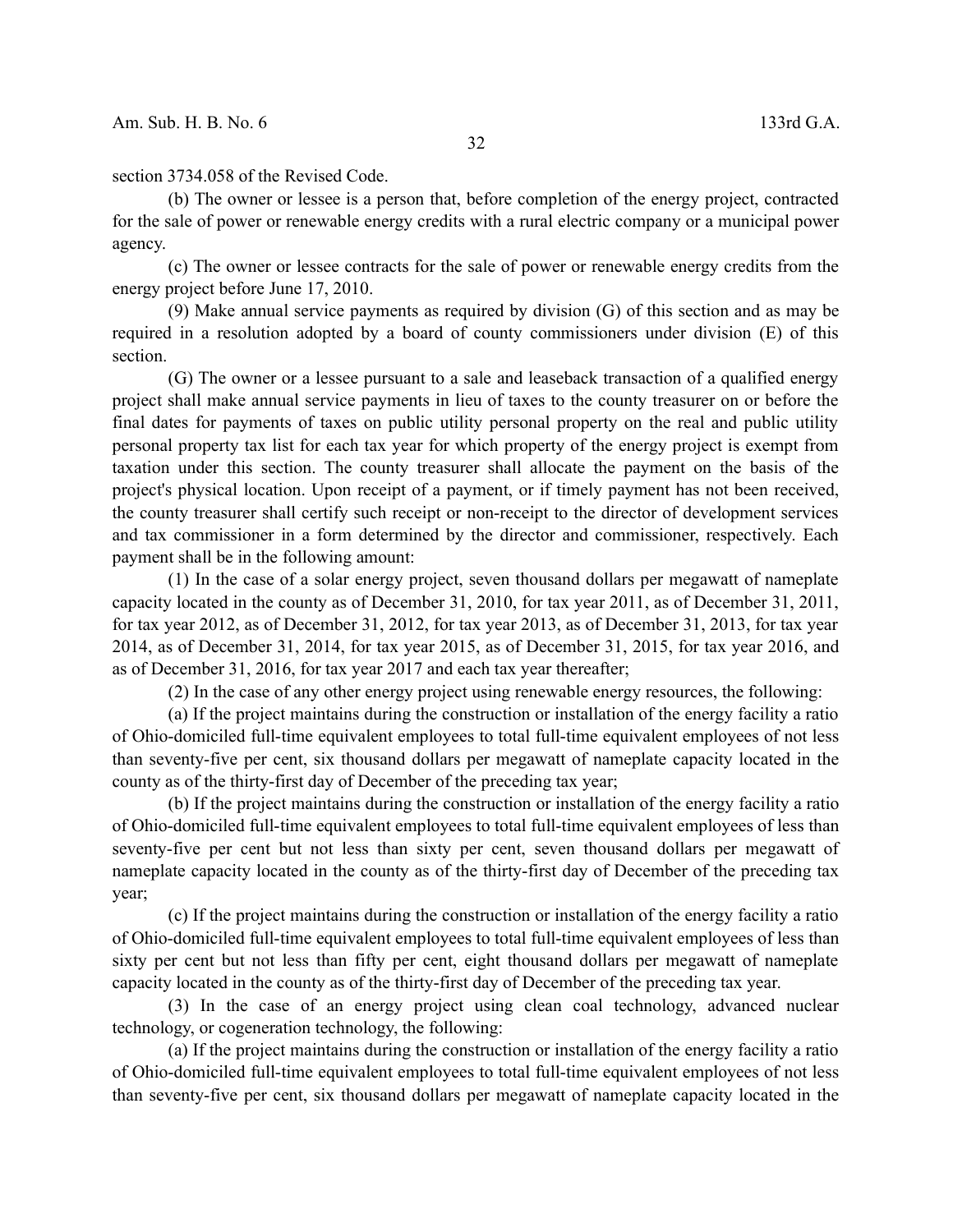county as of the thirty-first day of December of the preceding tax year;

(b) If the project maintains during the construction or installation of the energy facility a ratio of Ohio-domiciled full-time equivalent employees to total full-time equivalent employees of less than seventy-five per cent but not less than sixty per cent, seven thousand dollars per megawatt of nameplate capacity located in the county as of the thirty-first day of December of the preceding tax year;

(c) If the project maintains during the construction or installation of the energy facility a ratio of Ohio-domiciled full-time equivalent employees to total full-time equivalent employees of less than sixty per cent but not less than fifty per cent, eight thousand dollars per megawatt of nameplate capacity located in the county as of the thirty-first day of December of the preceding tax year.

(H) The director of development services in consultation with the tax commissioner shall adopt rules pursuant to Chapter 119. of the Revised Code to implement and enforce this section.

SECTION 2. That existing sections 303.213, 519.213, 713.081, 4906.13, 4928.01, 4928.64, 4928.641, 4928.644, 4928.645, 4928.66, 4928.6610, and 5727.75 of the Revised Code are hereby repealed.

SECTION 3. That section 4928.6616 of the Revised Code is hereby repealed.

SECTION 4. The amendment by this act of section 5727.75 of the Revised Code applies to both of the following:

(A) Energy projects certified by the Director of Development Services on or after the effective date of this section;

(B) Existing qualified energy projects that, on the effective date of this section, have a nameplate capacity of fewer than five megawatts.

## SECTION 5. HEAP WEATHERIZATION

Pursuant to section 4928.75 of the Revised Code, twenty–five per cent of the federal funds deposited to the credit of the Home Energy Assistance Block Grant Fund (Fund 3K90) may be expended from appropriation item 195614, HEAP Weatherization, to provide home weatherization services in the state as determined by the Director of Development Services.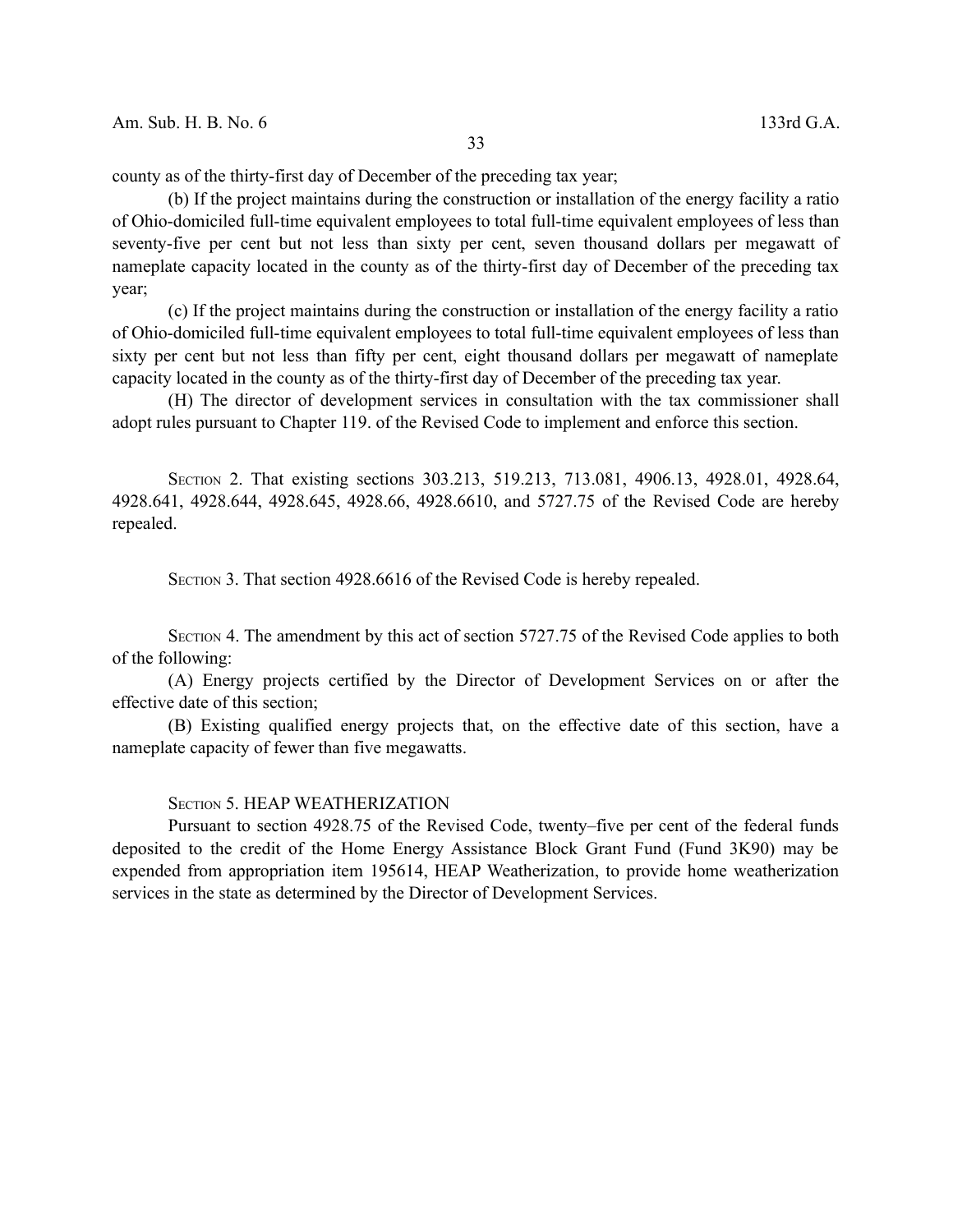*Speaker \_\_\_\_\_\_\_\_\_\_\_\_\_\_\_\_\_\_\_ of the House of Representatives.*

34

*President \_\_\_\_\_\_\_\_\_\_\_\_\_\_\_\_\_\_\_ of the Senate.*

Passed \_\_\_\_\_\_\_\_\_\_\_\_\_\_\_\_\_\_\_\_\_\_\_\_, 20\_\_\_\_

Approved \_\_\_\_\_\_\_\_\_\_\_\_\_\_\_\_\_\_\_\_\_\_\_\_, 20\_\_\_\_

*Governor.*